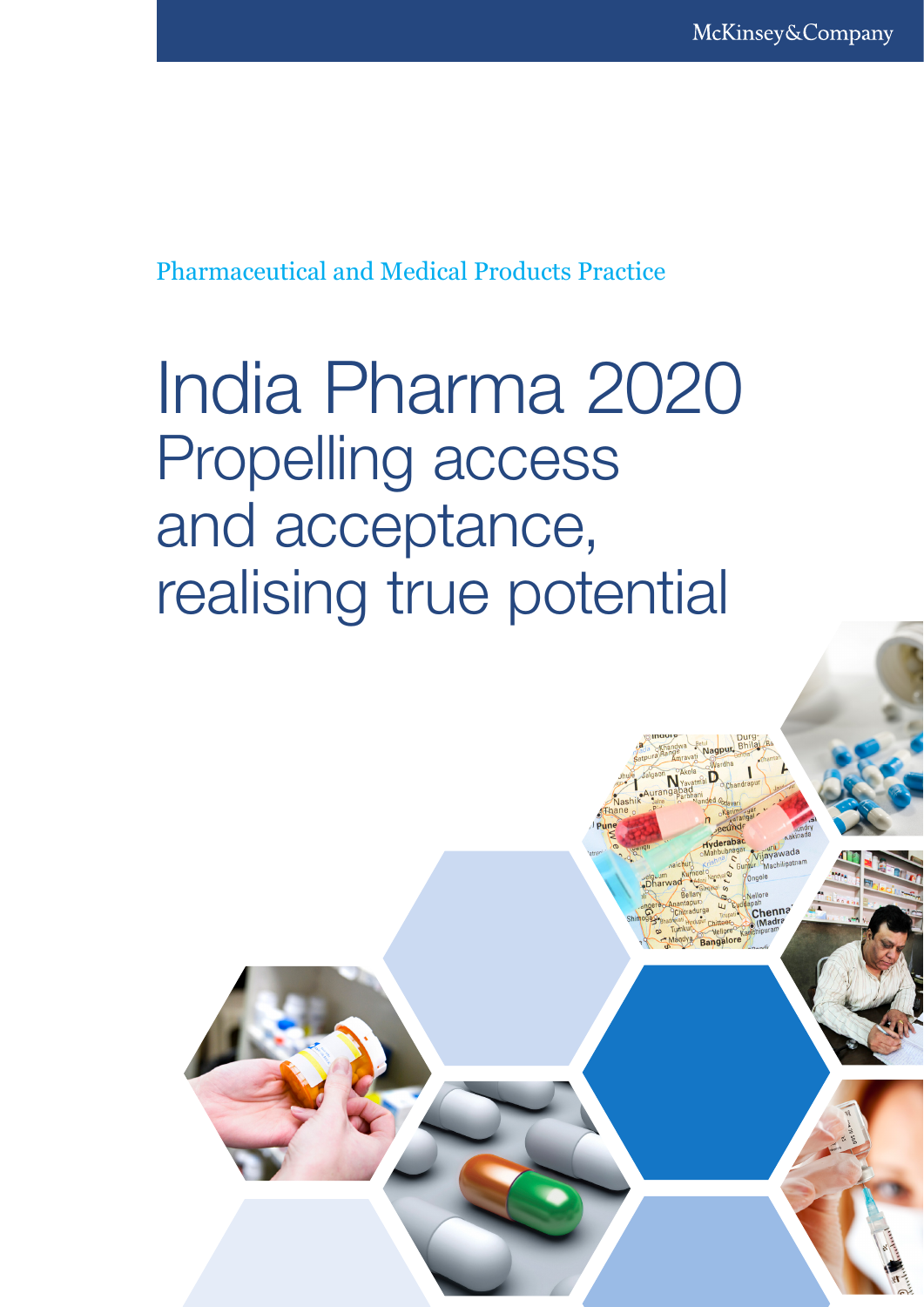The report is furnished to the recipient for information purposes only. Each recipient should conduct its own investigation and analysis of any such information contained in this report. No recipient is entitled to rely on the work of McKinsey & Company, Inc. contained in this report for any purpose. McKinsey & Company, Inc. makes no representations or warranties regarding the accuracy or completeness of such information and expressly disclaims any and all liabilities based on such information or on omissions therefrom. The recipient must not reproduce, disclose or distribute the information contained herein without the express prior written consent of McKinsey & Company, Inc.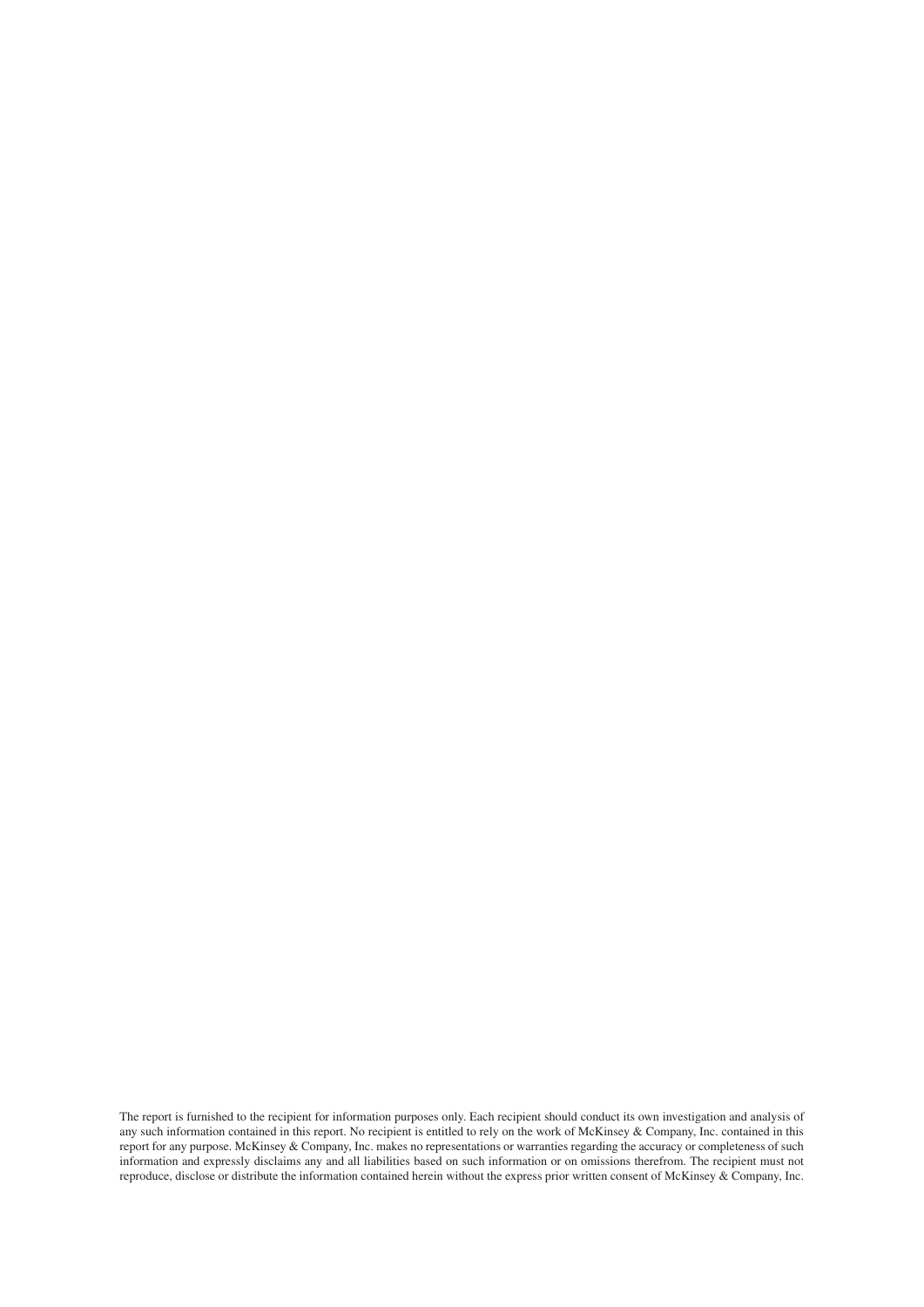# Executive summary

12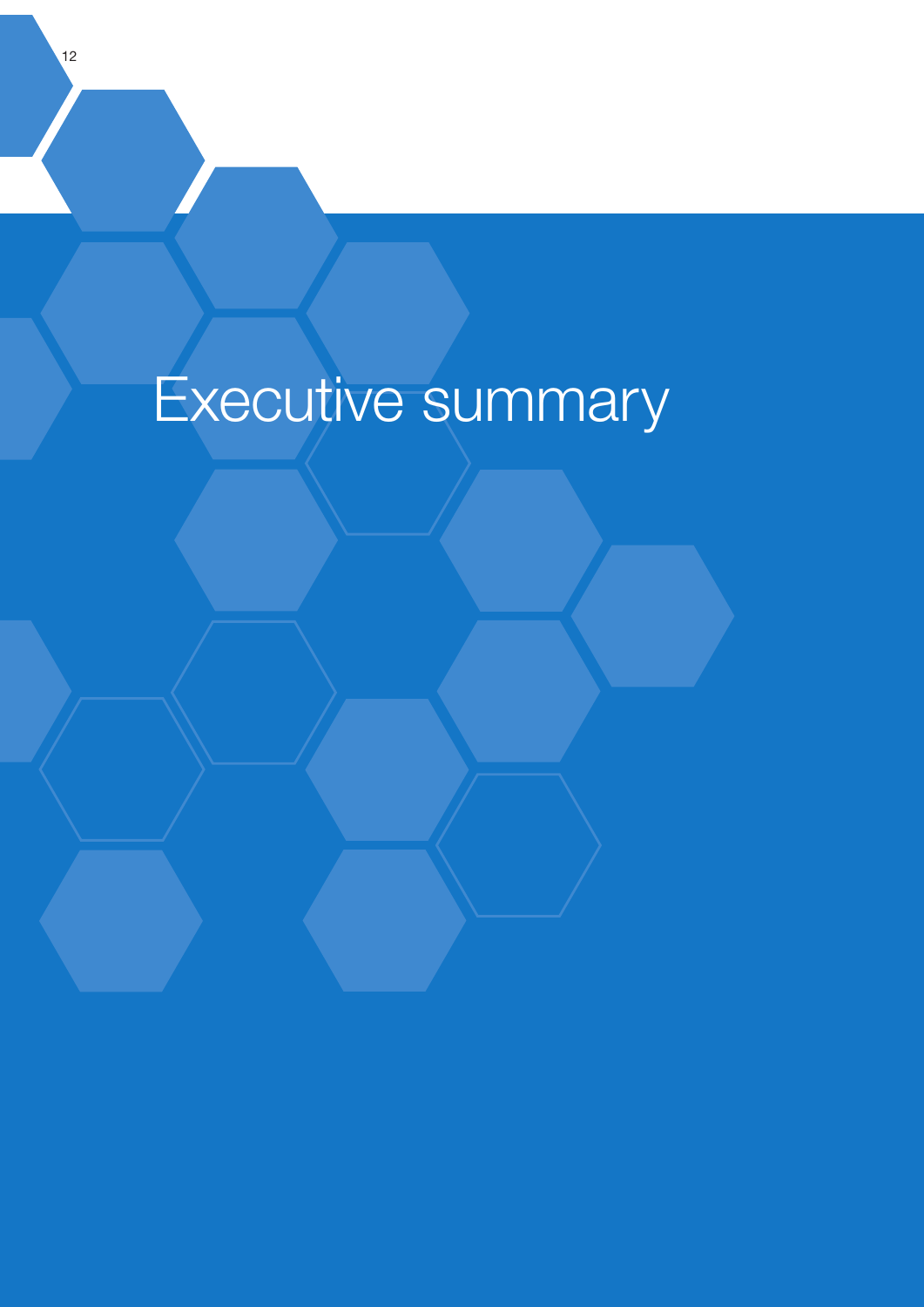Global pharmaceutical markets are in the midst of major discontinuities. While growth in developed markets will slow down, emerging markets will become increasingly important in the coming decade. The Indian pharmaceuticals market, along with the markets of China, Brazil and Russia, will spearhead growth within these markets.

The Indian pharmaceuticals market has characteristics that make it unique. First, branded generics dominate, making up for 70 to 80 per cent of the retail market. Second, local players have enjoyed a dominant position driven by formulation development capabilities and early investments. Third, price levels are low, driven by intense competition. While India ranks tenth globally in terms of value, it is ranked third in volumes. These characteristics present their own opportunities and challenges.

In 2007, we undertook an exercise to assess the potential of the market by 2015. At that time, the country was beginning to witness greater affordability and higher spending across a range of categories driven by a decade of reforms. The total market for healthcare products and services had grown at a compounded annual growth rate of 14 per cent from 2000 to 2005. The pharmaceutical industry had grown at a compounded annual growth rate of 9 per cent during that period. We felt in 2007 that the Indian pharmaceutical market was poised for a clear and discernable step-up in its growth trajectory.

In our earlier report, India Pharma 2015 – Unlocking the Potential of the Indian Pharmaceutical Market, we projected that the market would grow at a compounded annual growth rate of 12 to 14 per cent to become a USD 20 billion to USD 24 billion market by 2015. This growth would be driven primarily by rising incomes, and be supported by five other factors: enhanced medical infrastructure; rise in the prevalence and treatment of chronic diseases; greater health insurance coverage; launches of patented products; and new market creation in existing white spaces.

These factors are now bearing fruit, and market growth has kept pace with projections. Various industry reports suggest that the industry has been growing at 13 to 14 per cent over the last 5 years—a sharp rise from the 9 per cent compounded annual growth rate between 2000 and 2005. Most of the growth drivers have kept pace with expectations (Exhibit 1). India's GDP from 2005 to 2009 grew at about 8 per cent. Growth in medical infrastructure and health insurance coverage has been in line with expectations. The treatment of chronic diseases has gone up. The remarkable success of a few recent launches has demonstrated the true potential of patented products.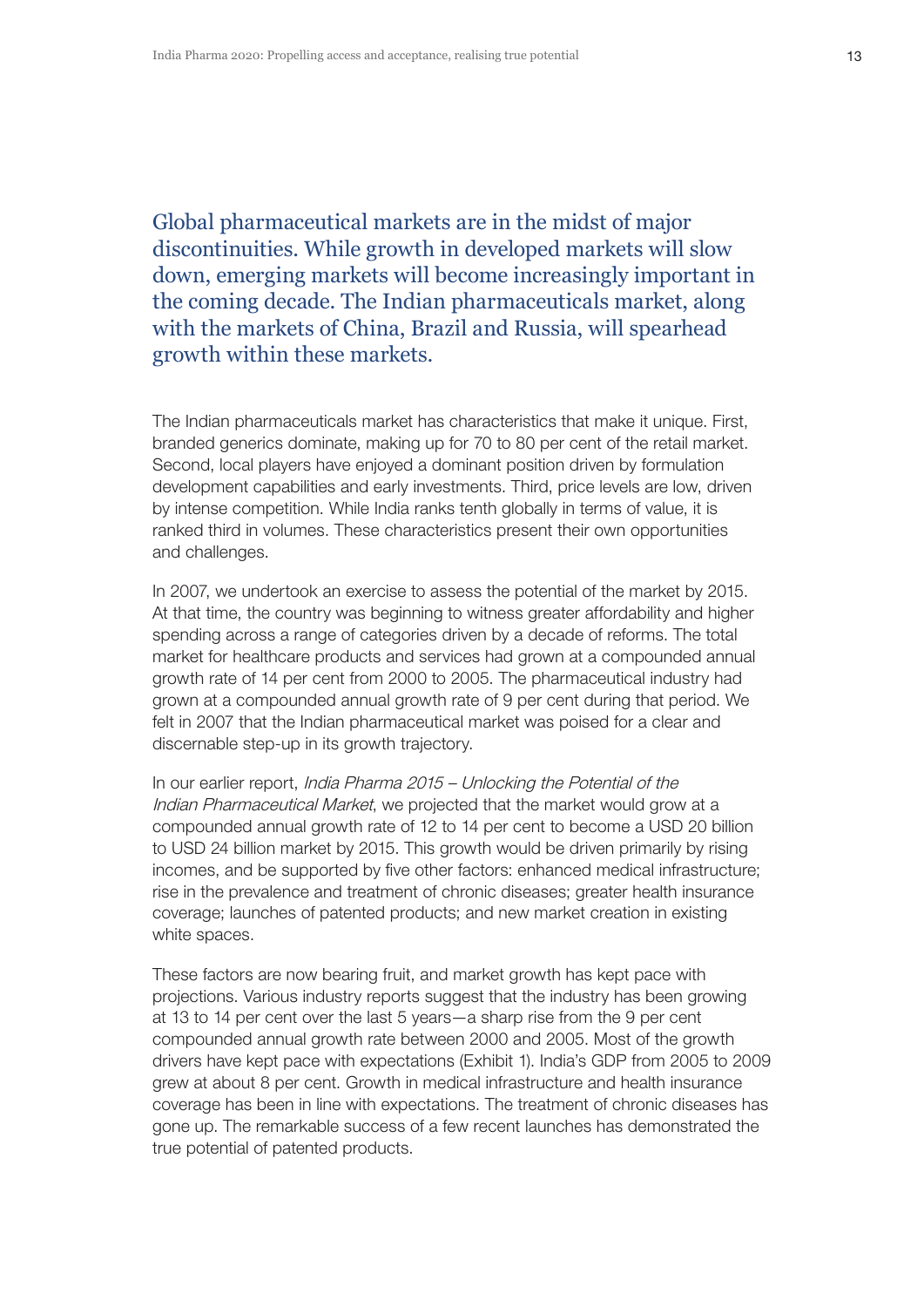

While the market has gained in confidence, it is also facing a period of flux. First, the broader healthcare sector is experiencing discontinuous development. Manifold rise in public healthcare spending, rising patient awareness, expanding insurance coverage across the income pyramid and the emergence of new hospital formats illustrates this flux. Second, in the past 3 to 4 years, industry structure in pharmaceuticals has changed with remarkable shifts in the leader board. Four of the top ten players, including the market leader, are new entrants. Finally, traditional sources of growth are making room for newer ones. For example, while new products will cease to drive growth, existing large brands would need to make up the gap.

Rising income levels and enhanced medical infrastructure have underpinned the step-up in growth trajectories. This growth has been broad-based across therapy and geography segments. Several leading players are beginning to focus on new and emerging opportunities. The pace of innovation in business models has been unprecedented. The launch of branded generics businesses and significant expansion of market coverage by multinationals illustrates this point. As a result, the expectations from the India businesses have risen and aspirations have become bolder.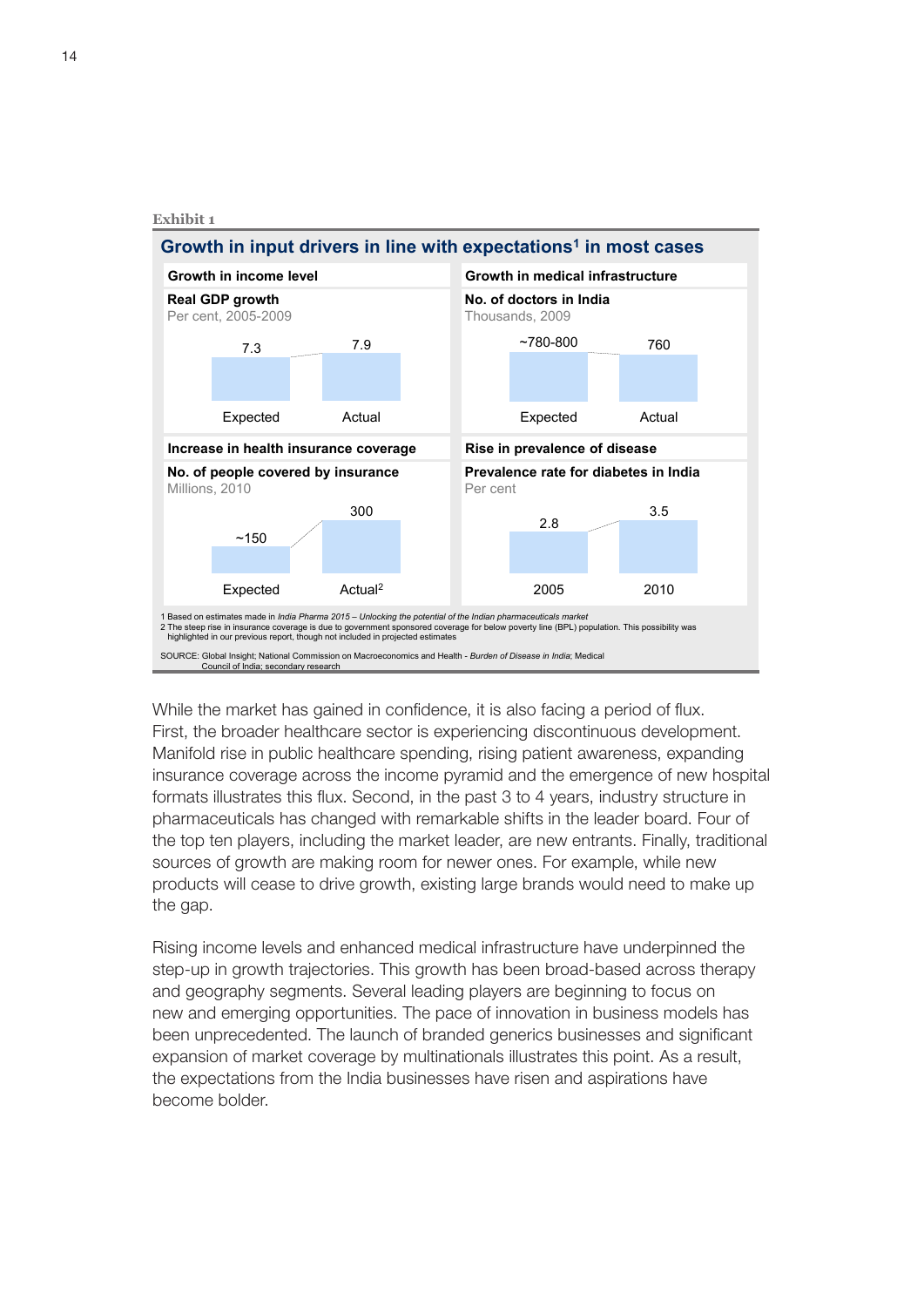Along with the change in growth momentum, the central question about the Indian pharmaceutical market has changed as well. "Is it worth our while to make a serious play in India?" is no longer the central question. Instead, industry is deliberating over, "How can the Indian market scale up to an even higher growth trajectory, and achieve its full potential?" CEOs are asking, "How can we establish undisputed leadership in this important market?"

In addition to these, several specific questions arise:

- **DED How can industry stimulate growth drivers to expand the market faster? What** are the risks to growth and how should these be managed?
- $\blacksquare$  What are the most attractive opportunities in the Indian market? What are their unique characteristics that will demand localised business models?
- $\blacksquare$  Which capabilities will differentiate the leaders of tomorrow, and which will be 'tickets to play'? What will be the relative importance of sales force coverage versus sales force capabilities? How can brand building capabilities be enhanced in view of diminishing new product launches?
- Would the way organisations are structured and managed need to change as the portfolio of opportunities becomes more diverse? To what extent will industry need to attract talent from outside?

To answer these questions, McKinsey and Company's Pharmaceutical and Medical Products Practice undertook a research project to examine the future of the Indian pharmaceuticals market over the next decade. We built a model to estimate market growth, considering four demand drivers: epidemiological factors, drivers of affordability, drivers of accessibility, and drivers of acceptability. Subsequently, we distributed this forecast across therapy, geography and demand segments. Moreover, we estimated the growth potential of five emerging opportunities (i.e., patented products, consumer healthcare drugs, biologics, vaccines, and the public health market).

We supplemented this analytical modelling with three other sources of insights: a series of deliberations with our steering committee comprising of industry veterans; field work across the country with physicians, chemists and sales forces; and case examples and lessons from other country markets.

We fully expect this market to evolve constantly, and the central questions to change every few years. Hence, we view this report, and the previous one, as periodic endeavours to take stock of the present and throw light on the evolving future.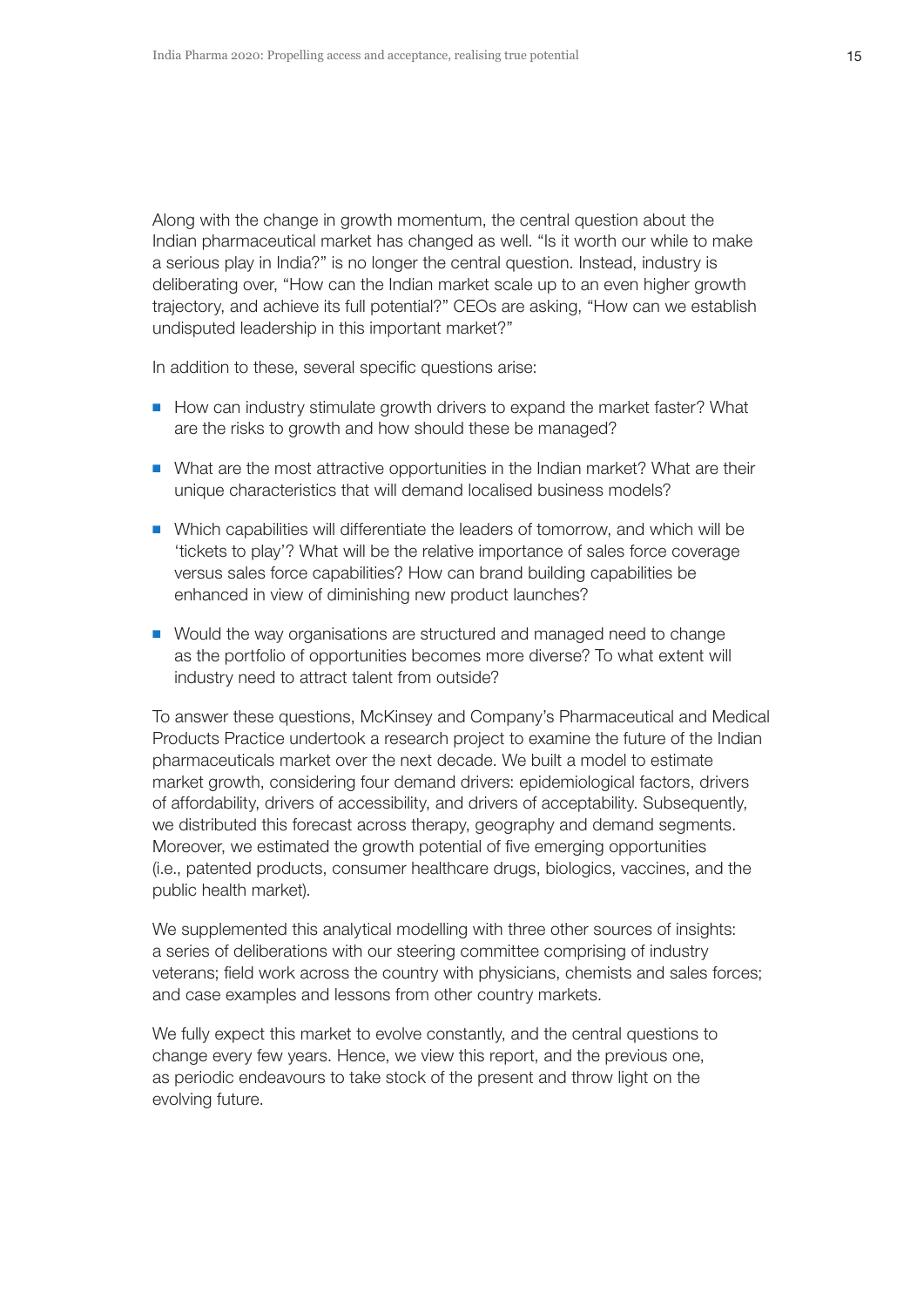Our analysis shows that the Indian pharmaceuticals market will grow to USD 55 billion by 2020 driven by a steady increase in affordability and a step jump in market access. At the projected scale, this market will be comparable to all developed markets other than the US, Japan and China. Even more impressive will be its level of penetration. In terms of volumes, India will be at the top, a close second only to the US market. This combination of value and volume provides interesting opportunities for upgrading therapy and treatment levels.

Pricing controls and an economic slowdown can wean away investments and significantly depress the market, allowing it to reach only USD 35 billion by 2020. On the other hand, the market has the potential to reach USD 70 billion provided industry puts in super normal efforts behind the five emerging opportunities, and enhances access and acceptability in general.

The mix of therapies will continue to gradually move in favour of specialty and super-specialty therapies. Notwithstanding this shift, mass therapies<sup>1</sup> will constitute half the market in 2020. Metro and Tier-I markets<sup>2</sup> will make significant contributions to growth, driven by rapid urbanisation and greater economic development. Rural markets will grow the fastest driven by step-up from current poor levels of penetration. On balance, Tier-II markets will get marginally squeezed out. The hospital segment will increase its share and influence, growing to 25 per cent of the market in 2020, from the current 13 per cent. Finally, the five emerging opportunities will grow much faster than the market, and will have the potential to become a USD 25 billion market by 2020.

Over the past 5 years, the distinction between local players and multinational companies has increasingly blurred. We believe that if market leadership is the aspiration, the implications and imperatives will be common for both groups of players. They will need to strengthen three sets of commercial capabilities: marketing excellence, sales force excellence, and commercial operations. In addition, players will need to put in place two enablers: strengthen the organisation to be able to sustain performance and manage rising complexity; and collaborate with stakeholders within and outside the industry to drive access and shape the market. The government will need to make investments to expand access to healthcare, while ensuring that industry remains viable and competitive.

<sup>1</sup> The definitions of therapy areas have been kept consistent with our earlier report. Mass therapies have more than 50 per cent of prescriptions generated by GPs and CPs, while specialty therapies have 50 to 80 per cent prescriptions originating from specialist physicians.

<sup>2</sup> We define metros as cities with population of over 1 million, Tier-I as cities with population between 0.1 million and 1 million, Tier-II as towns with populations between 5000 and 0.1 million, and rural areas as villages with population less than 5000.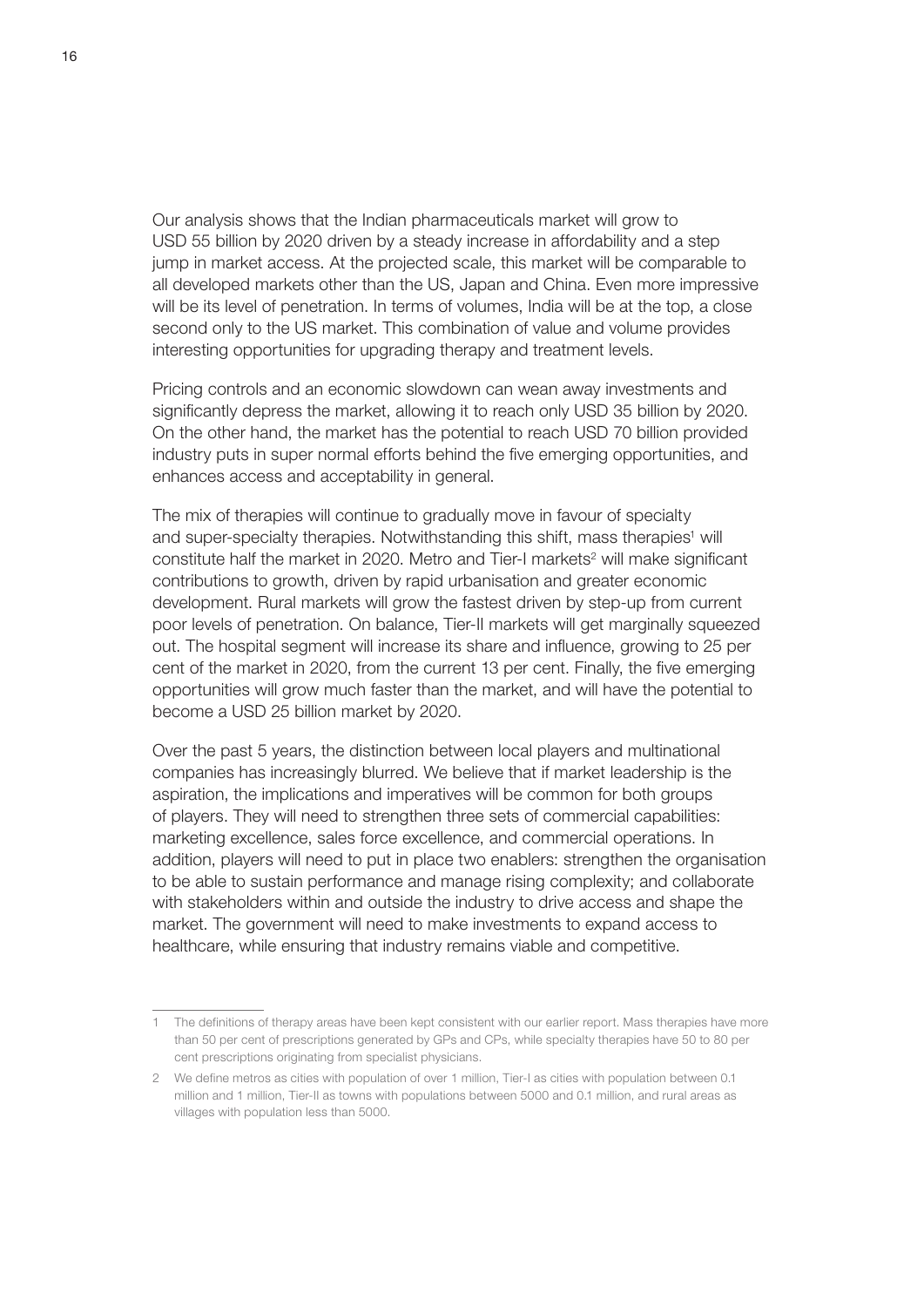We briefly outline these findings below. Readers interested in the detailed results and analysis should see the main chapters of the report, while those interested in the details of our approach are directed to the appendix.

# A USD 55 BILLION MARKET BY 2020 WITH POTENTIAL FOR **MORE**

From a market size of USD 12.6 billion in 2009, the Indian pharmaceutical market will grow to USD 55 billion by 2020, with the potential to reach USD 70 billion in an aggressive growth scenario. In a pessimistic scenario characterised by regulatory controls and economic slowdown, the market will be depressed and is expected to reach USD 35 billion (Exhibit 2).



With market diversity on the rise, the drivers of growth have proliferated and become more nuanced. We identified 11 drivers of growth grouped under four dimensions: epidemiological factors, increasing affordability, enhanced accessibility, and rising acceptability.

First, population growth at around 1.3 per cent every year and a steady rise in disease prevalence will increase the patient pool by nearly 20 per cent by 2020.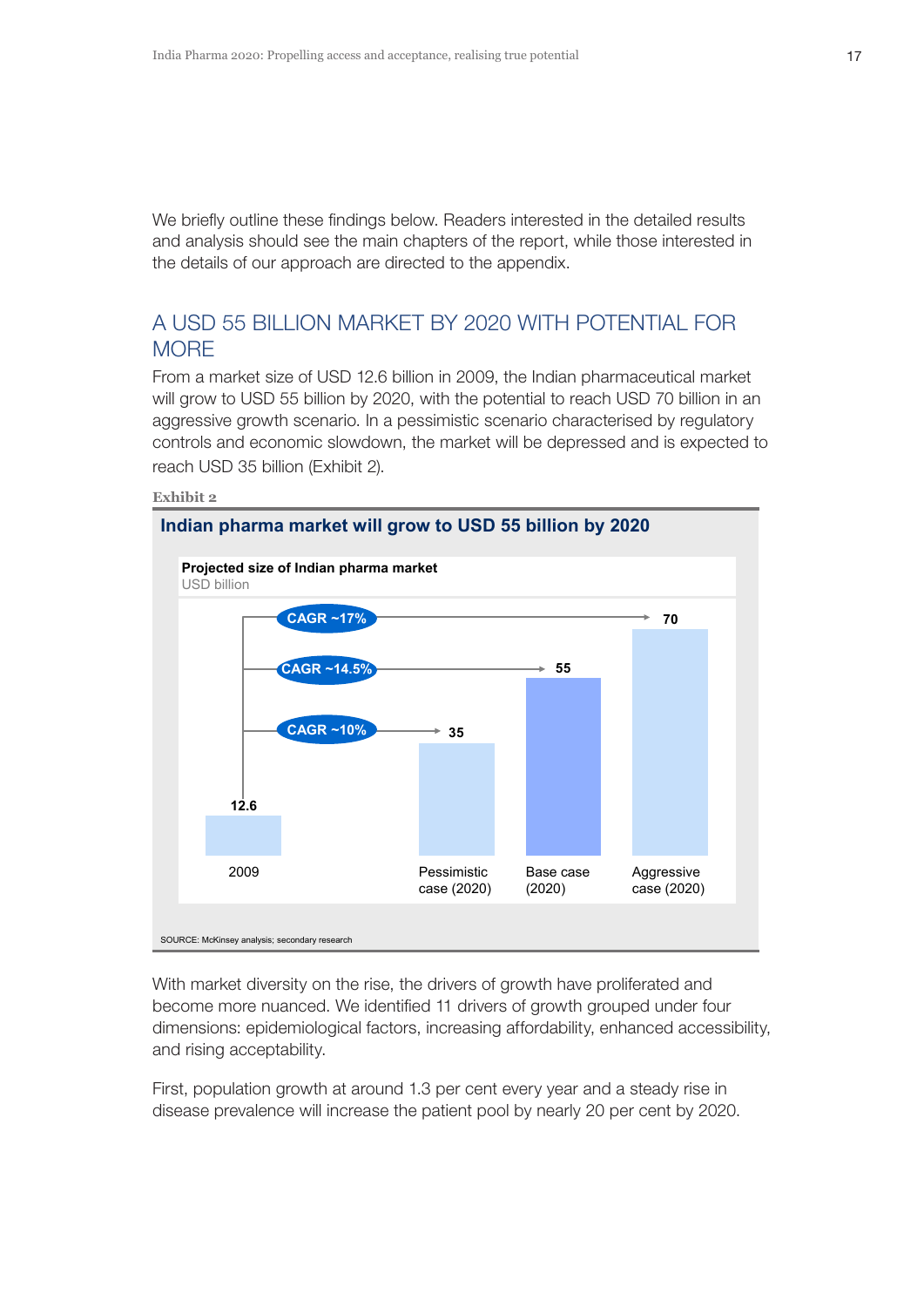Second, the affordability of drugs will rise due to sustained growth in incomes and increases in insurance coverage. With real GDP growing at nearly 8 per cent over the next decade<sup>3</sup>, income levels will rise steadily. Rising incomes will drive 73 million households into the middle and upper income segments<sup>4</sup>. In addition to income growth, health insurance coverage will augment affordability. By 2020, nearly 650 million people will enjoy health insurance coverage. Private insurance coverage will grow by nearly 15 per cent annually till 2020. However, the largest impact will be seen through government sponsored programmes that are largely focused on the 'below poverty line' (BPL) segment<sup>5</sup>, and are expected to provide coverage to nearly 380 million people by 2020 (Exhibit 3).

#### **Exhibit 3**

**Health insurance penetration to increase to ~45% of population by 2020**



Third, accessibility to drugs will expand due to growth in medical infrastructure, new business models for Tier-II towns and rural areas, launches of patented products, and greater government spending on healthcare. Medical infrastructure will experience dramatic growth over the next decade, with over USD 200 billion

<sup>3</sup> India's urban awakening: Building inclusive cities, sustaining economic growth, page 14, Box 1.

<sup>4</sup> We define 'upper income' households as those with annual incomes above INR 5 lakh and 'middle income' households as those with annual incomes between INR 2 lakh and INR 5 lakh at 2001 prices.

<sup>5</sup> Government sponsored programmes for BPL segments, including the Rashtriya Swasthya Bima Yojana (RSBY) and state-specific programmes (e.g., Aarogyasri in Andhra Pradesh and Kalaignar in Tamil Nadu), are expected to provide coverage to nearly 380 million people by 2020.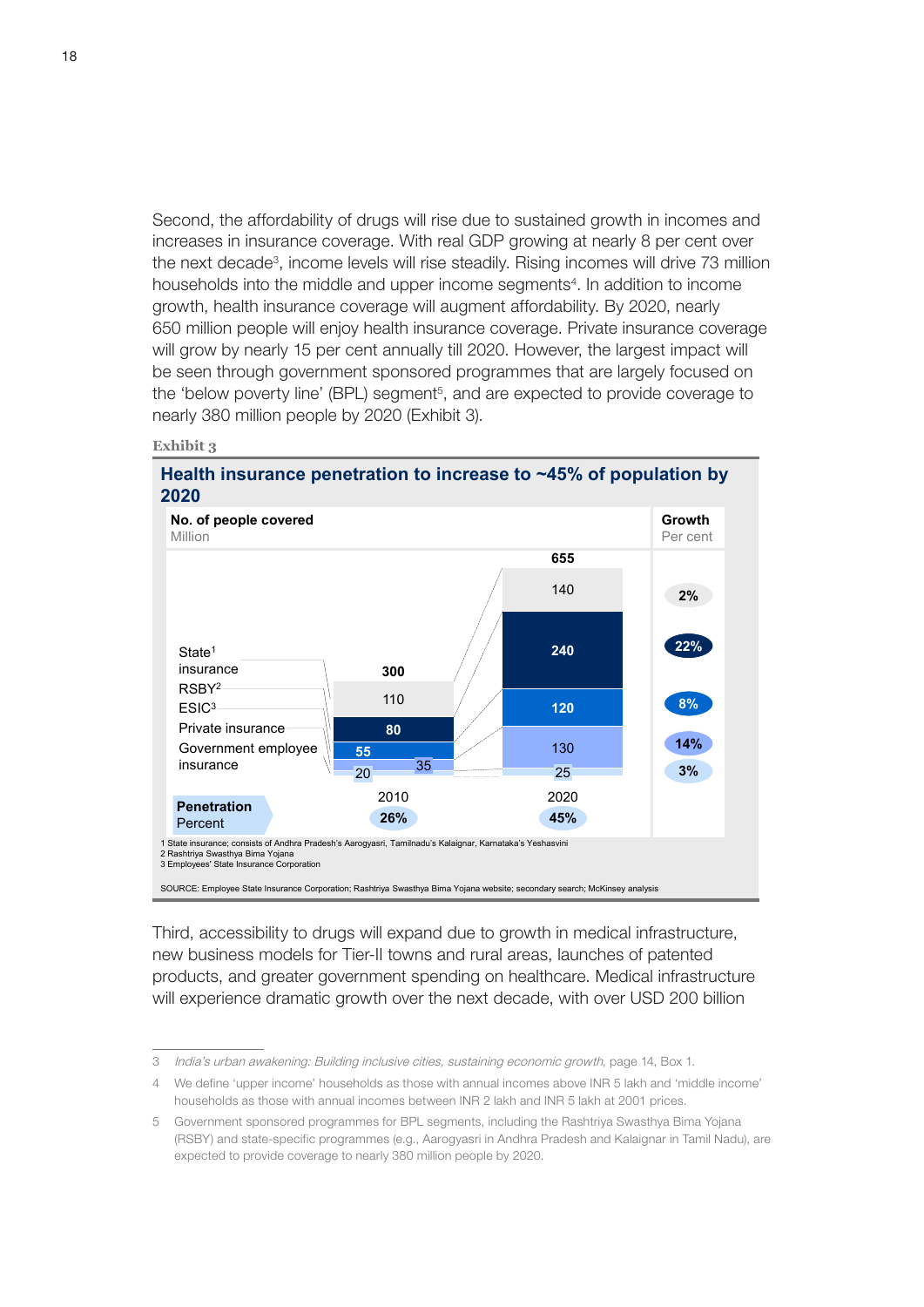being invested in creating and upgrading medical infrastructure. As a result, over 160,000 beds will be added every year across different segments of hospitals. This infrastructure creation will need to be supported by the creation of 'soft' capacity in terms of doctors and other healthcare professionals.

Furthermore, non-traditional business models will drive access in Tier-II and rural areas. This, in turn, will reduce the gap in per capita spend on pharmaceuticals between rural and urban areas (i.e., USD 1.8 in rural markets in 2007 vis-à-vis USD 15.6 in urban markets). Patented products will also drive growth in select therapeutic areas. While the number of launches since 2005 has been limited, the recent successes of Januvia and Galvus indicate that patented products can drive tremendous growth in a few disease areas. Finally, government spending in healthcare will increase significantly (Exhibit 4). It has been growing at 18 per cent annually since 2005 to 2006, and is translating into a higher level of access in Tier-II and rural markets. In addition, this will create a USD 4.5 billion segment of pharmaceutical products within the government's public health spending.

#### **Exhibit 4**



## **Healthcare spend by government in India on a steady upward trajectory**

Fourth, the acceptability of modern medicine and newer therapies will increase due to aggressive market creation by players, an increased acceptance of biologics and preventive medicine, and a greater propensity to self-medicate. Players will shape the patient funnel, especially for chronic therapies such as cardiovascular and neuropsychiatry. Investments in increasing patient awareness and education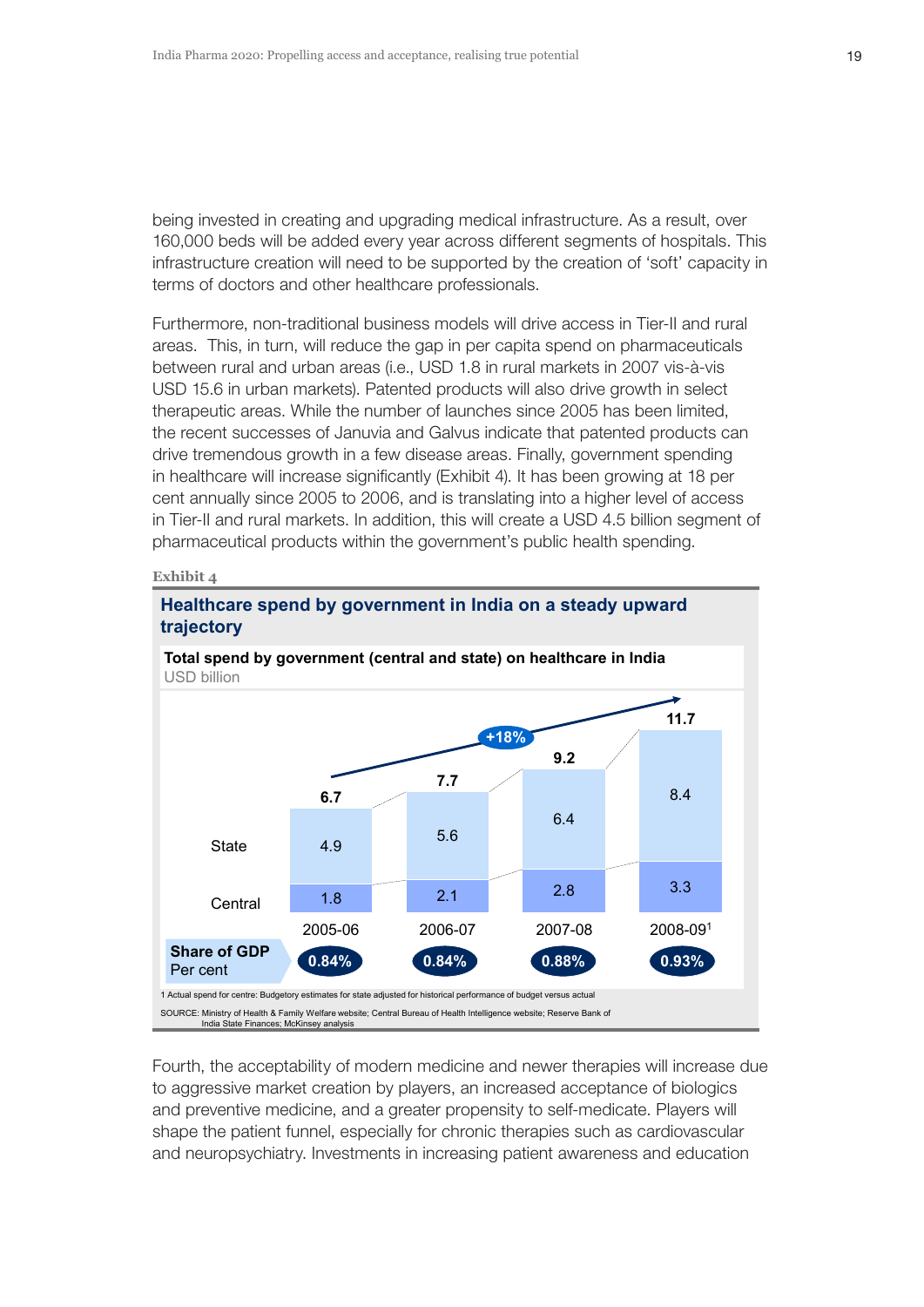will impact diagnosis and treatment levels. In addition, patients will show greater propensity to self-medicate. The consumer healthcare segment has the potential to grow at over 14 per cent annually, provided players make the larger OTC brands easily available to consumers, differentiate their products, and establish an emotional connection with patients. Finally, the acceptance of biologics and preventive medicine will rise. Vaccines can grow at over 20 per cent over the next decade. The biologics market will also grow rapidly to become a 3 billion segment by 2020.

In the base case scenario, all the important growth drivers will witness robust progress. The market will grow more than four times to reach USD 55 billion by 2020. This will imply that the market will sustain a CAGR of 14.5 per cent, similar to the growth witnessed during the past 4 years.

This scenario will be characterised by strong growth in GDP and incomes, insurance coverage, and government and private sector spending on healthcare. Over the next decade, India's population is expected to grow at 1.3 per cent; the prevalence of diseases such as diabetes and cancer will increase by 25 to 40 per cent; GDP will grow at close to 8 per cent; the Rashtriya Swasthya Bima Yojana (RSBY) will cover 75 per cent of the BPL population; 1.9 million hospital beds will be added; and innovators will launch at least 25 per cent of their patented products, resulting in 7 to 9 patented product launches every year. Quite importantly, by 2020, the government will increase its spending on healthcare to 1.5 per cent of GDP. Players will step up investments in consumer healthcare, biologics and vaccines. Moreover they will influence the patient funnel by increasing awareness and treatment, thereby increasing the patient pool by 15 per cent.

The contribution of growth drivers will undergo a shift. During the period between 2005 and 2015, rising affordability will account for 60 per cent of the incremental USD 14 billion market opportunity $6$ . On the other hand, during the period between 2009 and 2020, accessibility will become equally important. Together, these two factors will account for nearly 70 per cent of the incremental USD 42 billion market opportunity. Increased acceptability will account for another 25 per cent (Exhibit 5).

External shocks, particularly price controls and economic slowdowns, will severely impact growth. First and foremost, further pricing controls will significantly impair the viability of the industry and dampen investments. Such controls alone have the potential to wipe out a USD 10 billion market opportunity by 2020. Such an eventuality, combined with economic slowdown, will lead to a negative sentiment and stymie investments in market shaping and emerging high potential segments. Such decline will, in turn, take away another USD 10 billion market opportunity.

<sup>6</sup> India Pharma 2015 – Unlocking the Potential of the Indian Pharmaceutical Market, page 54.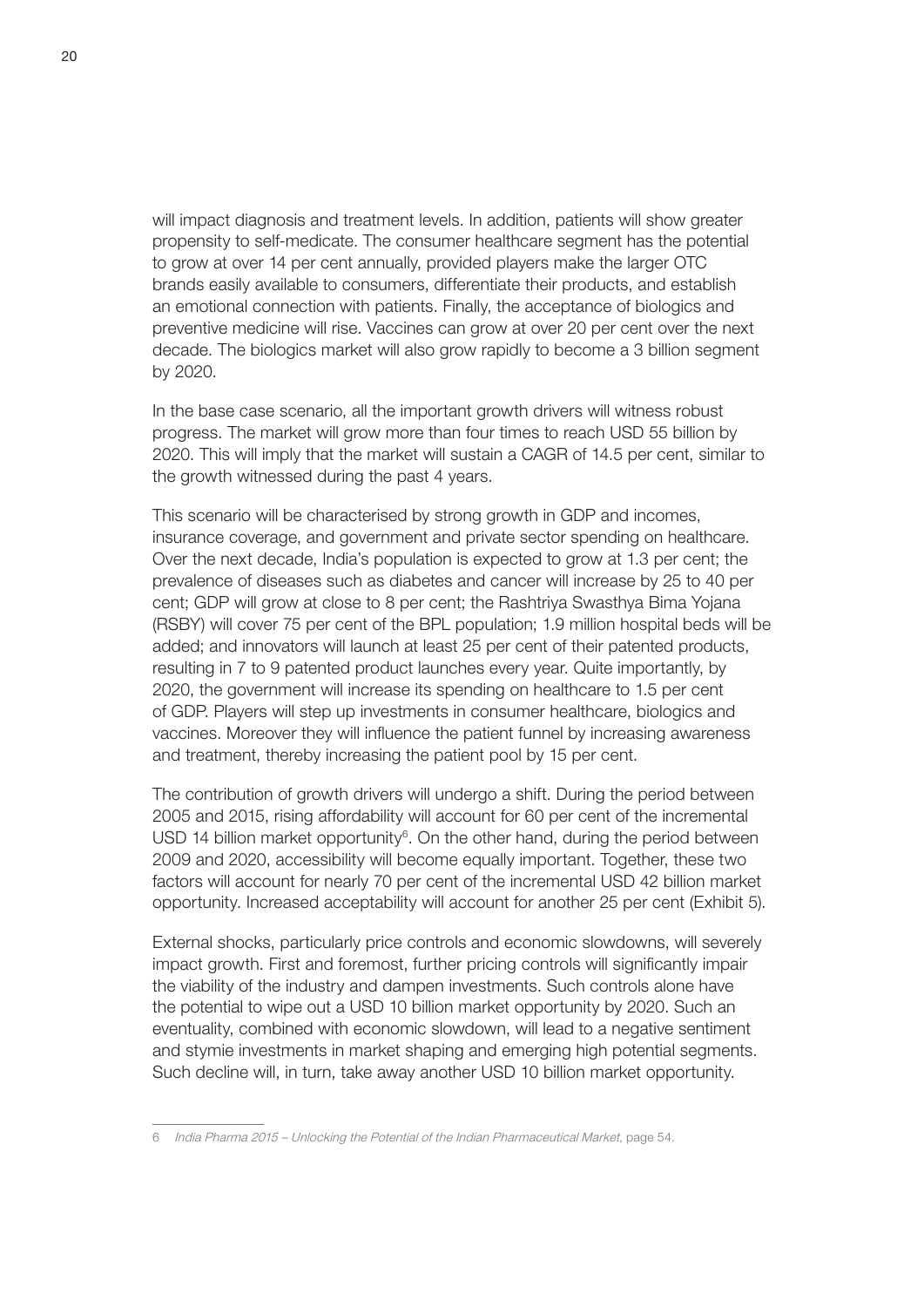



Consequently, in this pessimistic scenario, growth would slow down to 10 per cent, resulting in a USD 35 billion market in 2020. In effect, the Indian pharmaceutical market would have to forfeit more than USD 20 billion in market opportunity by 2020.

On the other hand, an aggressive case scenario, spurred by external conditions and purposeful industry actions, is definitely possible. In this scenario, GDP is expected to grow at around 8.3 per cent; insurance coverage would grow to cover the entire Indian population below the poverty line; providers would invest in an additional 500,000 beds over and above the 1.9 million beds expected to be added in the base case; and the government's spending in healthcare would reach 2 per cent of the GDP by 2020. Spurred by greater affordability and infrastructure, players will intensify their actions. Industry would focus more aggressively on biologics, vaccines and consumer healthcare; and players would invest more aggressively to drive diagnosis and treatment rates resulting in an additional 20 per cent increase in the patient pool. The market could grow at a compounded annual growth rate of 17 per cent to reach USD 70 billion in 2020 (Exhibit 6). At this scale, the market will be comparable to the current pharmaceutical market in Japan. Quite importantly, more than half of the total gap of USD 15 billion between the base and aggressive growth scenario will be filled by the added growth in the five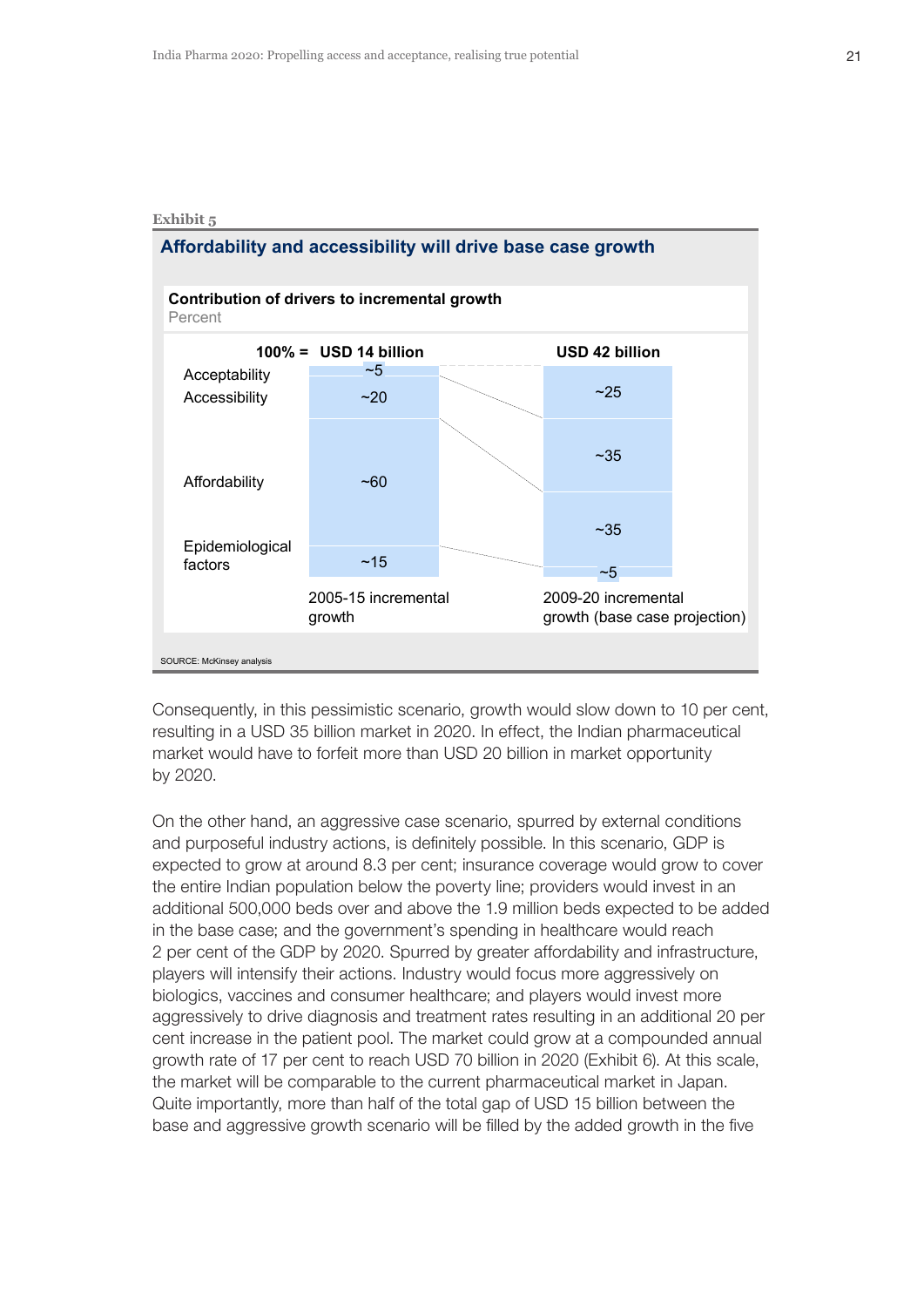## **Acceptability will be the primary driver of growth in aggressive case**



non-traditional opportunities; the remaining USD 7 billion could result primarily from market shaping activities to drive diagnosis and treatment.

# MASS THERAPIES WILL REMAIN IMPORTANT EVEN THOUGH SPECIALTY THERAPIES WILL INCREASE SHARE

In our earlier report, we had projected that specialty and super-specialty therapies will grow faster than the market even though mass therapies will continue to be the largest segment. The past few years have affirmed this trend. We also observe that the therapies have segmented further, unfolding diverse opportunities.

Mass therapies have evolved to comprise two differing opportunity areas. The first, which makes up the majority of the opportunity, is acute indications within therapeutic areas such as respiratory and gastro-intestinal that have been traditionally treated by general practioners (GPs) and consulting physicians (CPs). This segment is increasingly being driven towards the OTC or OTX route, caused by greater patient awareness and a propensity to self-medicate. The proton-pump inhibitor (PPI) category is a case in point. The second segment comprises older therapies in chronic indications such as diabetes, hypertension and epilepsy. For example, calcium channel blockers, despite being a hypertension therapy, fall into the mass segment. Growth in this segment is being driven by percolation down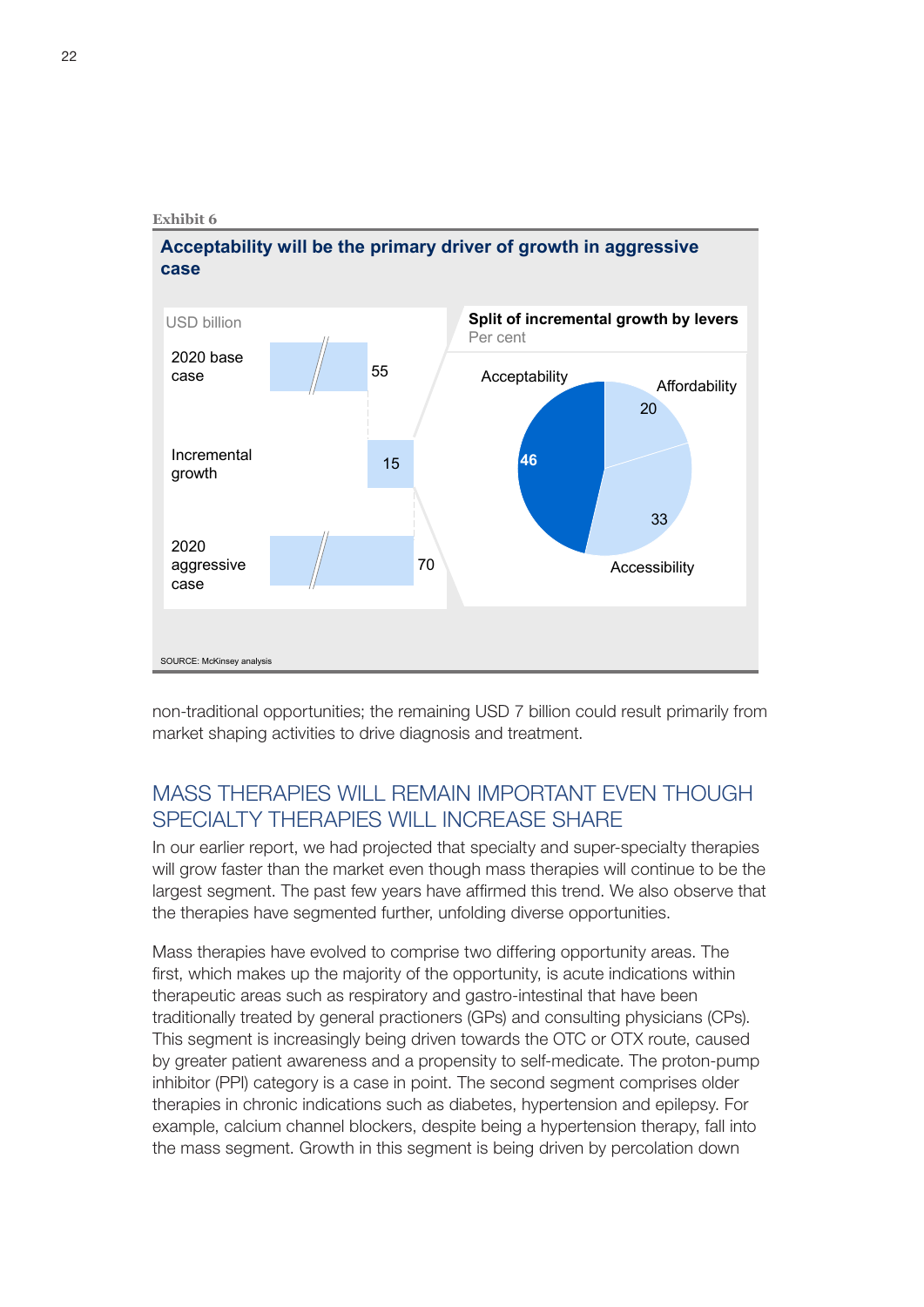the physician pyramid, and older established molecules have been adopted in earnest by GPs and CPs (Exhibit 7). We expect mass therapies to grow at a few percentage points below the market and account for half the market by 2020.





Specialty therapies have grown at rates well above the market, and now account for more than one-third of the market. While this segment includes drugs for several chronic conditions, it also comprises drugs for several niche acute conditions. We see this market evolving in three ways. First, therapies will undergo upgradation, often driven by the launch of patented products. The dramatic rise of the DPP IV category in diabetes is a case in point. Second, there will be increased awareness and treatment of nuanced medical indications, such as in the case of metabolic disorders. Third, treatment protocols will get firmed up, particularly for critical and life saving procedures and associated treatment. We expect specialty therapies to increase their share and reach a scale comparable to that of the mass therapies by 2020.

Super-specialty therapies comprise of therapeutic areas such as oncology, urology, and nephrology that are considerably niche and derive less than 20 per cent of their prescriptions from generalists. Though these therapies comprise a small part of the market, they have grown at nearly double the market growth rate over the last few years. We expect super-specialty therapies to maintain the current growth momentum, and become a market in excess of USD 5 billion by 2020, driven by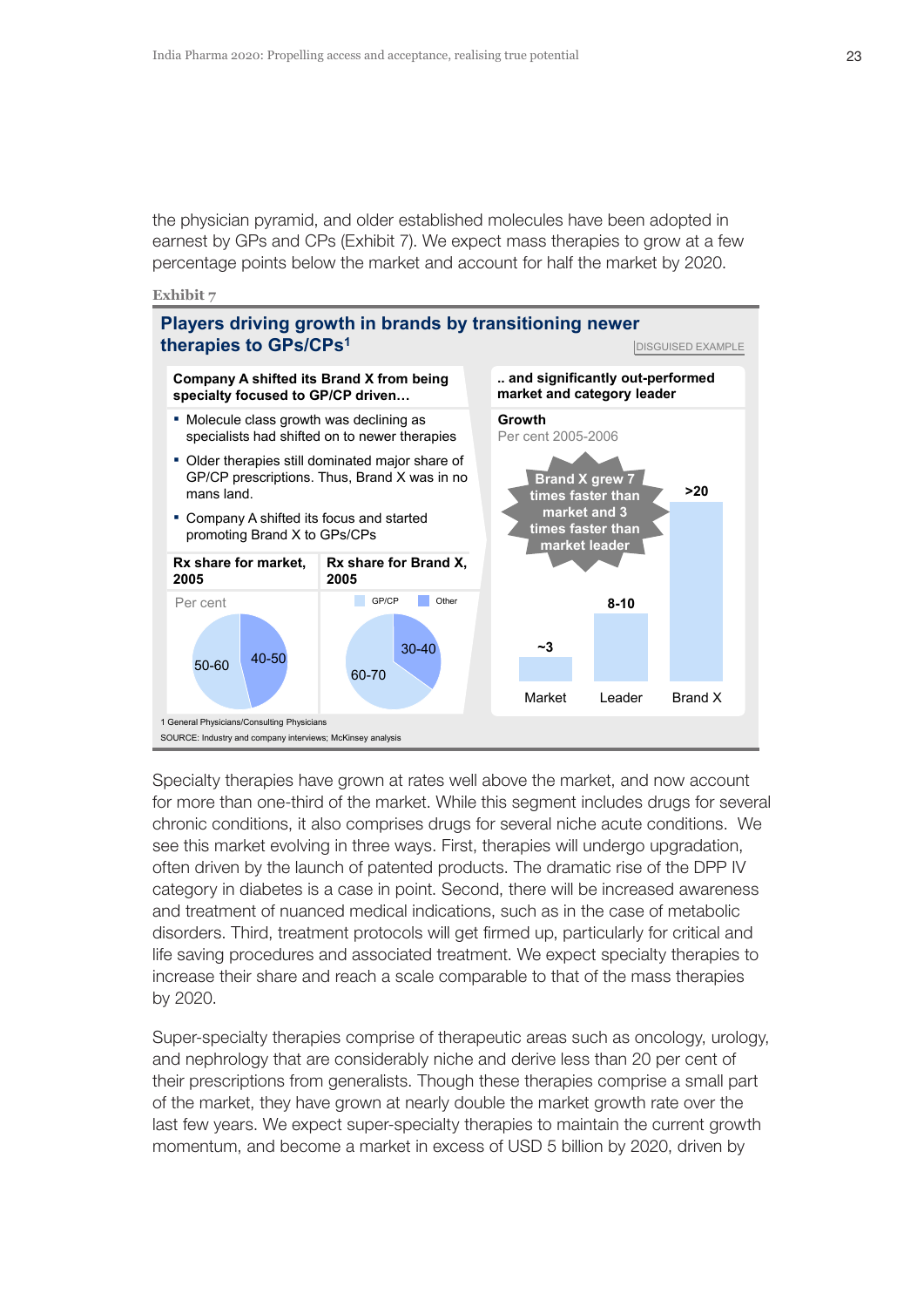three factors. First, private investments will spur growth in tertiary and quaternary care capacity in the metros. Second, we expect introductions of New Molecular Entities (NMEs) in these therapeutic areas. Third, we expect increases in private insurance coverage to play an important role in enhancing affordability for high cost therapies, including for biologics.

The fast-changing and accelerating trends in the therapies throw up two major implications for players as they look to capture the opportunities. If players want to maintain market leadership, they can not limit their focus only to increasing share in existing markets. Instead, they would need to constantly anticipate and shape the evolution of the market. For instance, in mass therapies, players will need to consciously move down the physician pyramid to drive growth in the chronic segments. These decisions are non trivial and will involve trade-offs between a much greater scale and near-term dips in profitability. In addition, they would also need to develop new capabilities. For instance, players will need to collaborate with payors and providers to reduce the total cost of treatment in super-specialty therapies.

# METRO AND TIFR I MARKETS WILL DRIVE GROWTH WHILE RURAL MARKET WILL INCREASE ITS SHARE

Metro and Tier-I markets each account for about 30 per cent of the Indian pharmaceuticals market. Mass therapies constitute a majority of this market. During the last 5 years, metro and Tier-I markets have grown at an estimated rate of 14 to 15 per cent, in line with the overall market. We expect the current momentum to continue, and this segment to become a USD 33 billion market by 2020.

Growth in metro and Tier-I markets will be driven by three factors. First, rapid urbanisation will lead to 250 million people moving from rural areas to urban centres during the next two decades, with a majority of them moving to the top 70 cities (Exhibit 8). Second, medical infrastructure will expand in terms of scale and scope. Corporate hospital chains will extend their hospital network in the top 70 cities; innovative formats will plug gaps in healthcare delivery in Tier-I markets; and hub and spoke delivery models providing access to higher secondary care procedures will rise within the top 200 to 250 towns. Third, compliance has the potential to rise sharply driven by organised initiatives. While diagnosis and treatment levels in metros and Tier-I markets are 30 to 40 per cent higher than in rural areas, compliance levels remain similar.

Driven by income growth and greater penetration, rural markets have grown a few percentage points above the overall market (Exhibit 9). Going forward, the share of rural markets will move up to 25 per cent by 2020, up from the estimated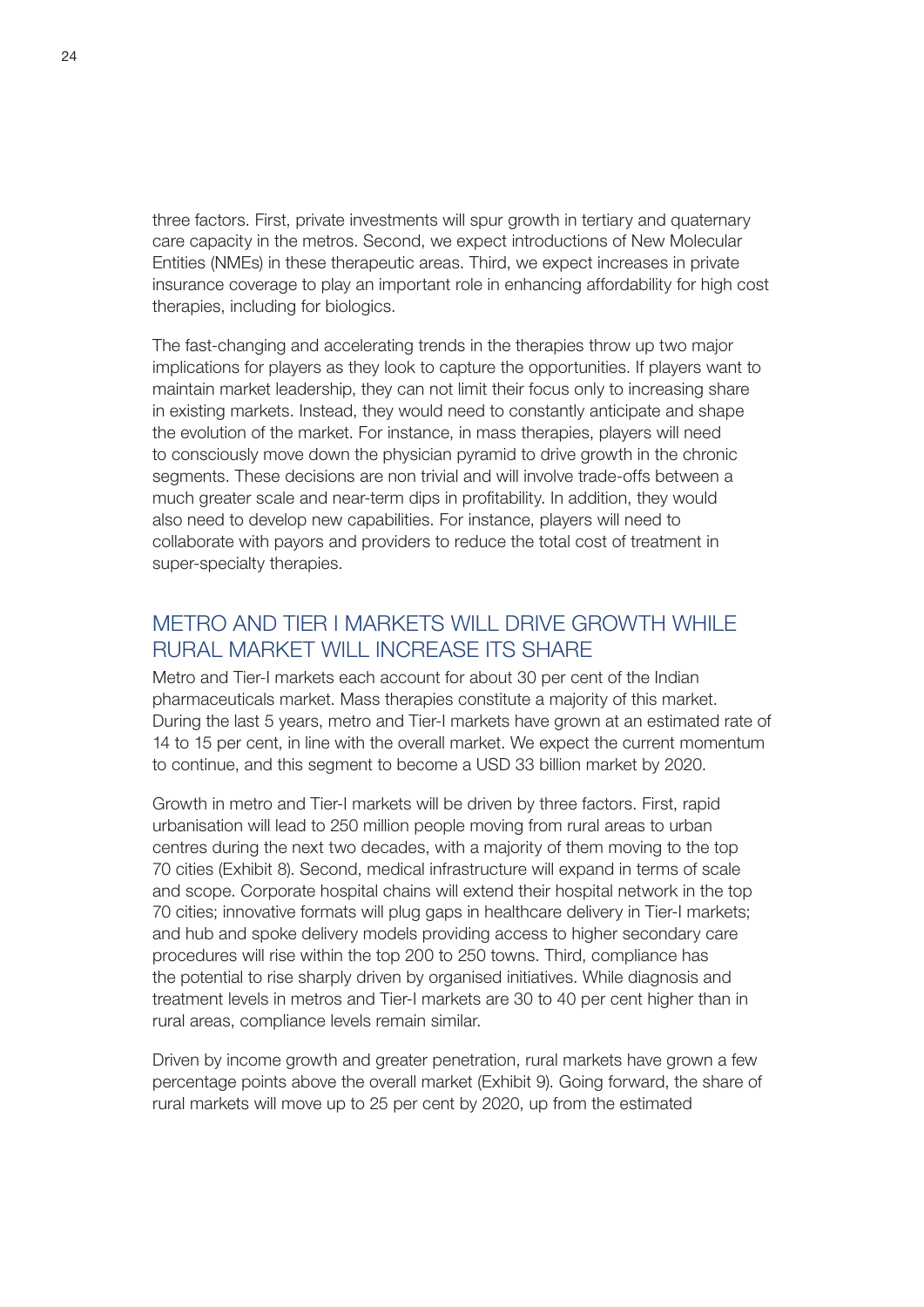# **Driven by growing urbanisation, metro and Tier-I towns will continue to be significant drivers for growth**

1 Defined as the ratio of urban to total population based on the census definition of urban areas; population >5,000; density<br>>400 persons per square km; 75% of male workers in non-agricultural sectors; and other statutor SOURCE: McKinsey Global Institute- *India Urbanization Econometric Model* **Growth in urban population** Million 290 2001 590 340 2008 2030 **+250%** 30 40 **Urbanisation rate1** Per cent 28 810 2008 2025 2,480 2001 600 **+207% Growth in urban real income levels** Per capita, usb **69**<br>Per capita, usb **54** 58 69 <sup>46</sup> <sup>42</sup> <sup>31</sup> 2008 2001 2030 **100% = 1,090 647** Rural **5,290** Urban **Share of India's GDP** Per cent; USD billion, real 2008

**Exhibit 9**

## **Disposable income levels set to rise significantly in rural markets**

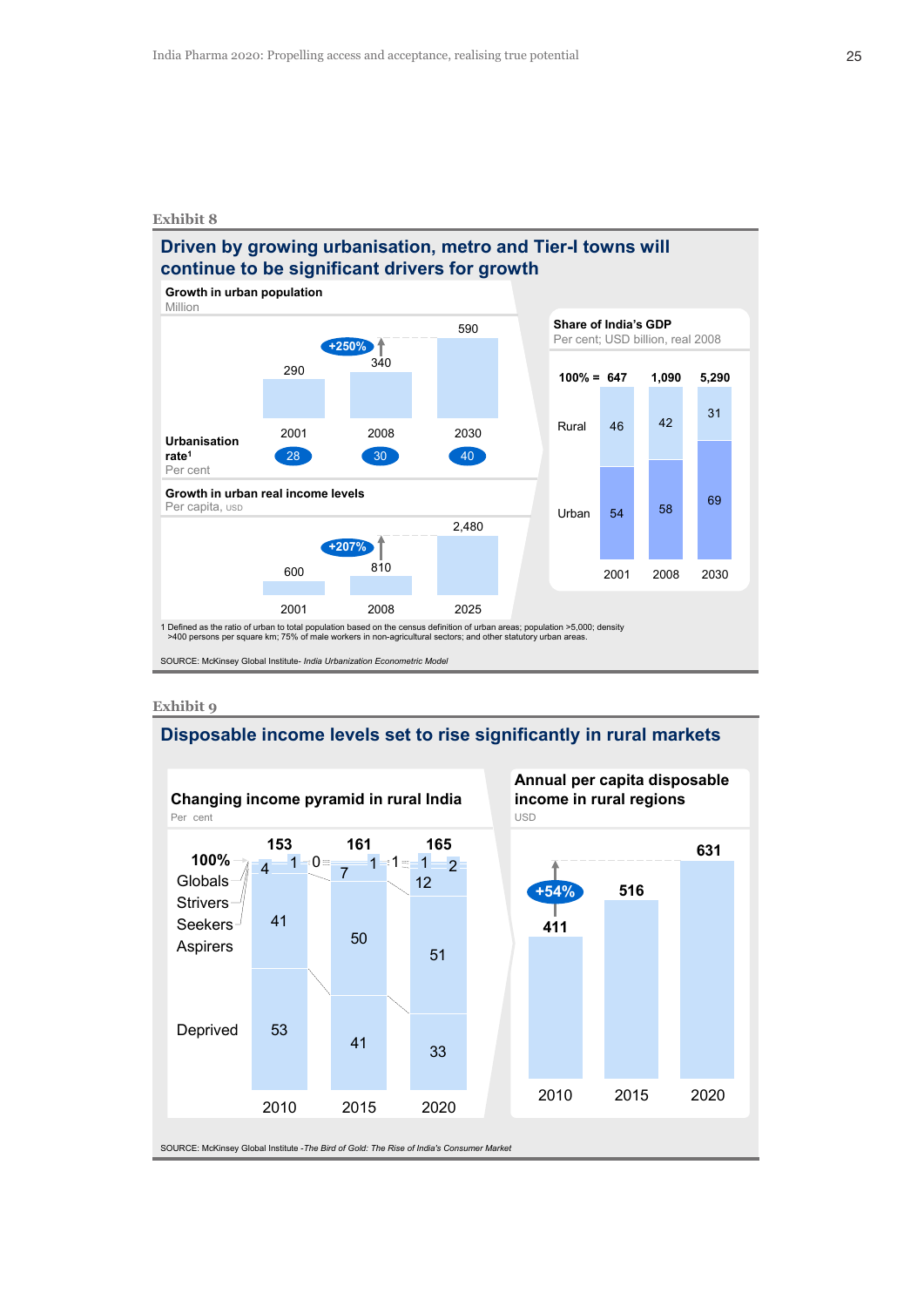20 per cent currently. Tier-II markets, in contrast, will get marginally squeezed out. However, given their important role in providing rural access<sup>7</sup>, they will stay relevant.

Affordability increases will be the single largest driver of growth. More than 28 million households, nearly 20 per cent of all households in rural areas, will climb out of the deprived income class in rural areas during the next decade. In addition, health coverage through RSBY will further enhance the affordability for healthcare, and enable rural patients to be treated for serious illnesses and higher cost procedures. These markets could grow further if the shortage of doctors and other care delivery points is addressed. There are 0.33 allopathic physicians per thousand people in rural areas which is half the national average. While the government has announced plans of upgrading infrastructure at primary health centres (PHCs) and community health centres (CHCs), the shortage of manpower continues to be a bottleneck.

# HOSPITAL CHANNEL WILL INCREASE SIGNIFICANTLY IN INFLUENCE, THOUGH RETAIL WILL STAY IMPORTANT

Currently, as much as 80 to 85 per cent of the market is being accounted for by the retail segment. Even in 2020, we expect the retail segment to remain the mainstay of the market. However, consumption in hospital settings will rise to a considerable 25 to 30 per cent share of the market. India will continue to witness a remarkable rise in medical infrastructure throughout the next decade. Not only will there be a dramatic rise in infrastructure, the nature and mix of hospitals and care delivery centres will undergo major shifts. As a result, we expect the hospital segment of the pharmaceuticals market to grow at well above 20 per cent and reach a size of USD 14 billion by 2020 (Exhibit 10).

There are several noteworthy aspects of how care delivery is likely to evolve in hospital settings. First, the market will see a proliferation of hospital formats with distinctly different value propositions, such as specialty centres for higher secondary procedures (e.g., for eye procedures, kidney and gall bladder stone removal). Second, hospitals will transition from focusing on topline alone to worrying about profitability. Third, corporate hospitals in particular, will drive the adoption of treatment protocols for critical and life-saving procedures and treatments. Fourth, hospitals will increasingly be instrumental in building pharmaceutical product brands. A material proportion of prescriptions for chronic ailments is being generated in a hospital setting. Finally, and most importantly,

<sup>7</sup> Tier-II markets provide critical support to accessing rural markets by being the sales headquarters, supply chain stocking points, and centres for primary and secondary care.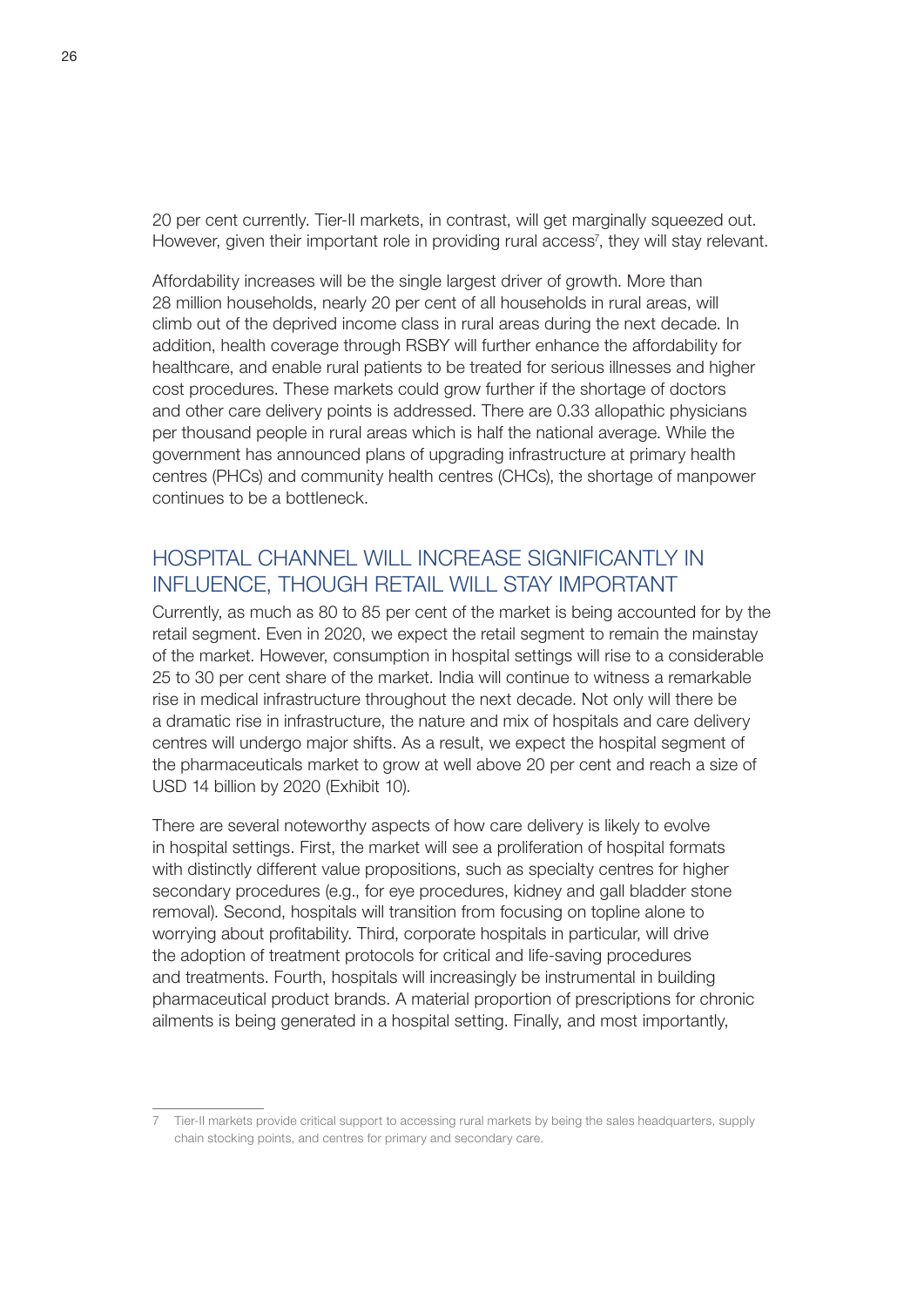

hospitals will increasingly become the first point of care across segments, especially within the metro and Tier-I markets.

The fast-growing and evolving hospital opportunity has several implications for players. First, players need to significantly step up the size of sales forces and the nature of their activities. Second, the model of engagement with hospitals needs to change. Pharmaceutical players need to go beyond contracting and negotiating, to supporting hospitals in shaping treatment protocols. Third, companies need to expand their hospital product portfolio, beyond critical care products and thrombolytics. Relatively newer molecules in cardiovascular, for post-procedure care, are cases in point.

# NON-TRADITIONAL EMERGING OPPORTUNITIES WILL SCALE-UP

As the Indian pharmaceuticals market grows in size and diversity, there are several opportunities that will scale up to their full potential. Five opportunities – patented products, consumer healthcare, biologics, vaccines and public health – appear to be emerging, and offer significant potential going forward. Considered together, these opportunities account for a combined size of USD 5 billion. In the base case, we expect these to grow to a USD 25 billion market (Exhibit 11). The more remarkable impact of these five opportunities is their ability to spur the aggressive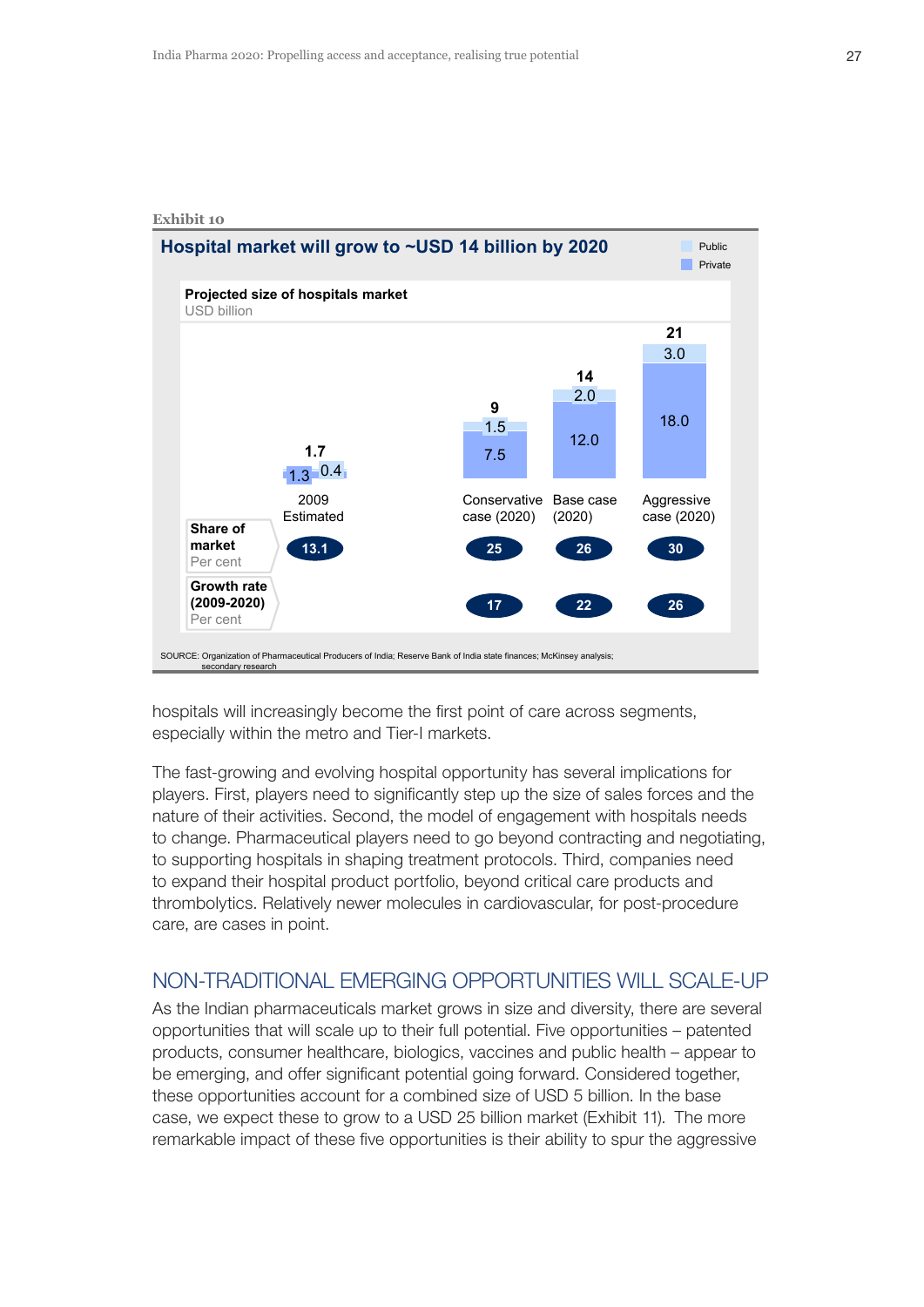

growth scenario. More than 50 per cent of the difference between the aggressive growth case (i.e., USD 70 billion market in 2020) and the base case (i.e., USD 55 billion market in 2020) is predicated on these segments growing at rates much higher than expected.

Patented products will be a viable way to build scale in specific therapies

An assessment of the global pipeline indicated that patented products will be launched primarily in four therapies – metabolics, neuropsychiatry, oncology and anti-infectives. Rising affordability will be the primary driver for the patented product segment. Estimates of the patented products segment are fraught with doubts, given the uncertainty around the likely number of launches in India. Notwithstanding, we believe that this segment can reach USD 1.7 billion by 2020, provided a healthy pace of launches is maintained (i.e., 25 per cent of all global launches), with an outer limit of USD 3.2 billion in an aggressive growth scenario. While the overall segment will comprise less then 5 per cent of the market, revenues will be concentrated on a fewer number of brands, and hence be attractive for players who launch and succeed.

To capture the full potential, players need to excel on four key success factors. First, players will do well to localise pricing and find an optimal sweet spot. Baraclude was launched in China at around 15 to 20 per cent of the price levels in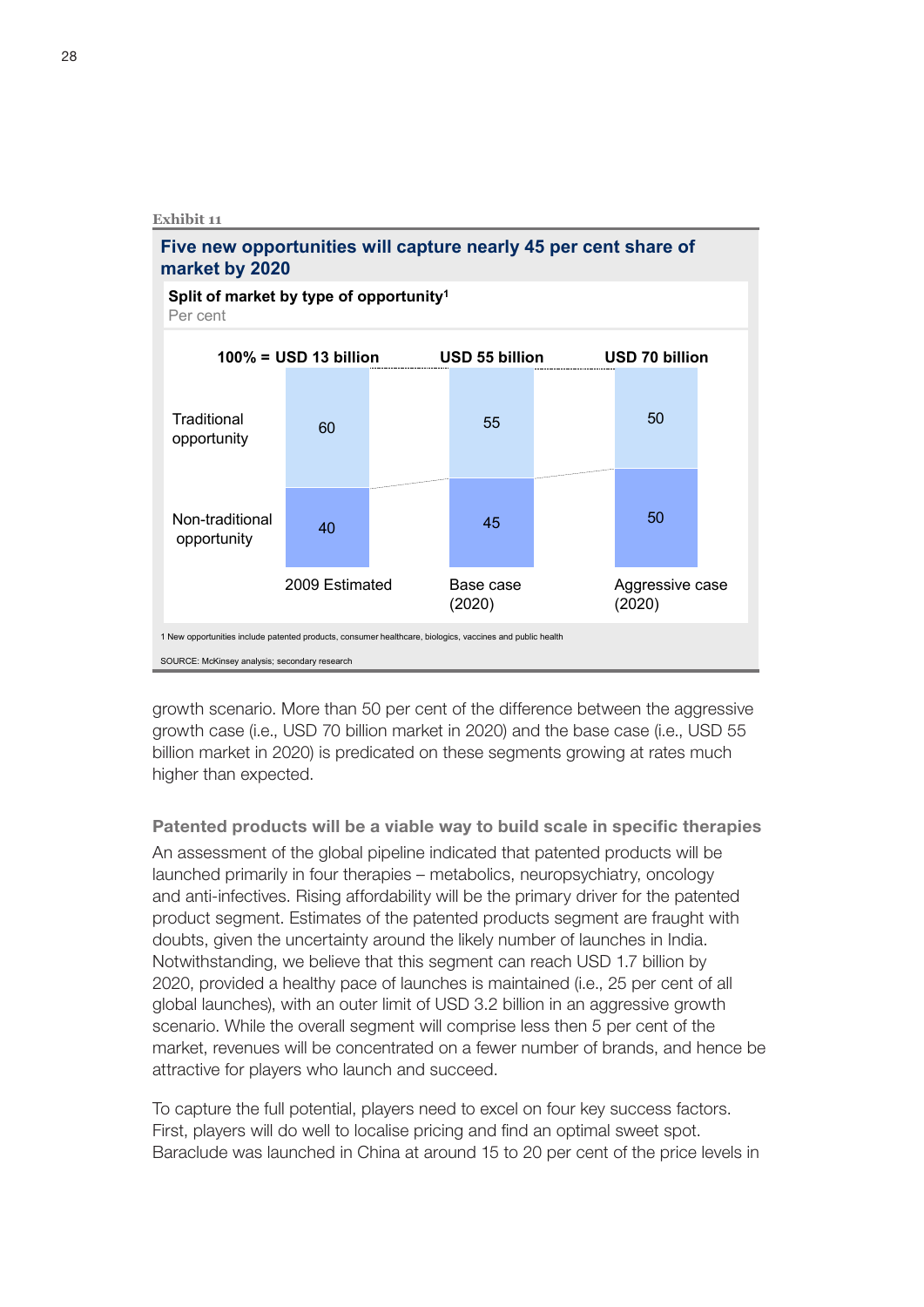developed markets. Free supplies of Iressa were offered in China after 6 months of consistent usage, provided patients achieved a certain level of compliance. Second, a robust doctor engagement model would be required. Another example from the China market illustrates this point - a multinational pharmaceutical player carried out an extensive profiling exercise to identify 20 national level and 30 regional level key opinion leaders 4 years prior to launch, and involved them extensively in local trials. Third, players will need to engage and partner with payors, potentially highlighting the favourable impact on health economics. Finally, direct patient engagement would be critical for expanding the patient pool, to ensure higher retention and compliance.

#### Consumer healthcare market is ripe for growth

The consumer healthcare segment in pharmaceuticals is currently estimated at above USD 3 billion. It comprises of two segments. The first is the Rx-to-OTC segment, comprising brands that have been built through the prescription route but over time, move on to being self-medicated. Crocin and Volini are two suitable examples. Pure-play OTC includes non-Rx brands that have been built through direct-to-consumer marketing, such as the Eno or Pudin Hara brands. This segment includes the nascent category of condition-specific nutrition products such as Glucerna or Slim-Fast. We expect the consumer healthcare segment to grow at 14 to 16 per cent to become a USD 14 to 18 billion market by 2020.

As pharmaceutical companies aspire for leadership in this market they face three implications. First, companies need to constantly innovate on the back of consumer insights. Players will need to depend more on research to understand and formulate products accordingly, instead of indiscriminately launching 'me too' products and extensions. Second, pharmaceuticals players in particular will need to enhance their channel management and merchandising capabilities. Finally, companies will need to consciously accept lower margins in a bid to dramatically scale up their brands.

#### Biologics offers opportunities for explosive growth

We estimate the biologics market at above USD 300 million and its growth at over 30 per cent. The market currently is dominated by simple biologics such as insulin and EPO, enjoying over 80 to 85 per cent share. Therapies for the treatment of diabetes (insulin), oncology (EPO and mabs), autoimmune diseases and cardiovascular dominate the segment currently. Driven by constraints of affordability and access, the market is limited to metro and Tier-I geographies. The biologics market has the potential to grow to USD 3 billion by 2020 and can become much larger if industry can take bold measures related to physician education and confidence. We expect complex biologics such as mabs to account for up to 40 per cent of the market by 2020 in the base case.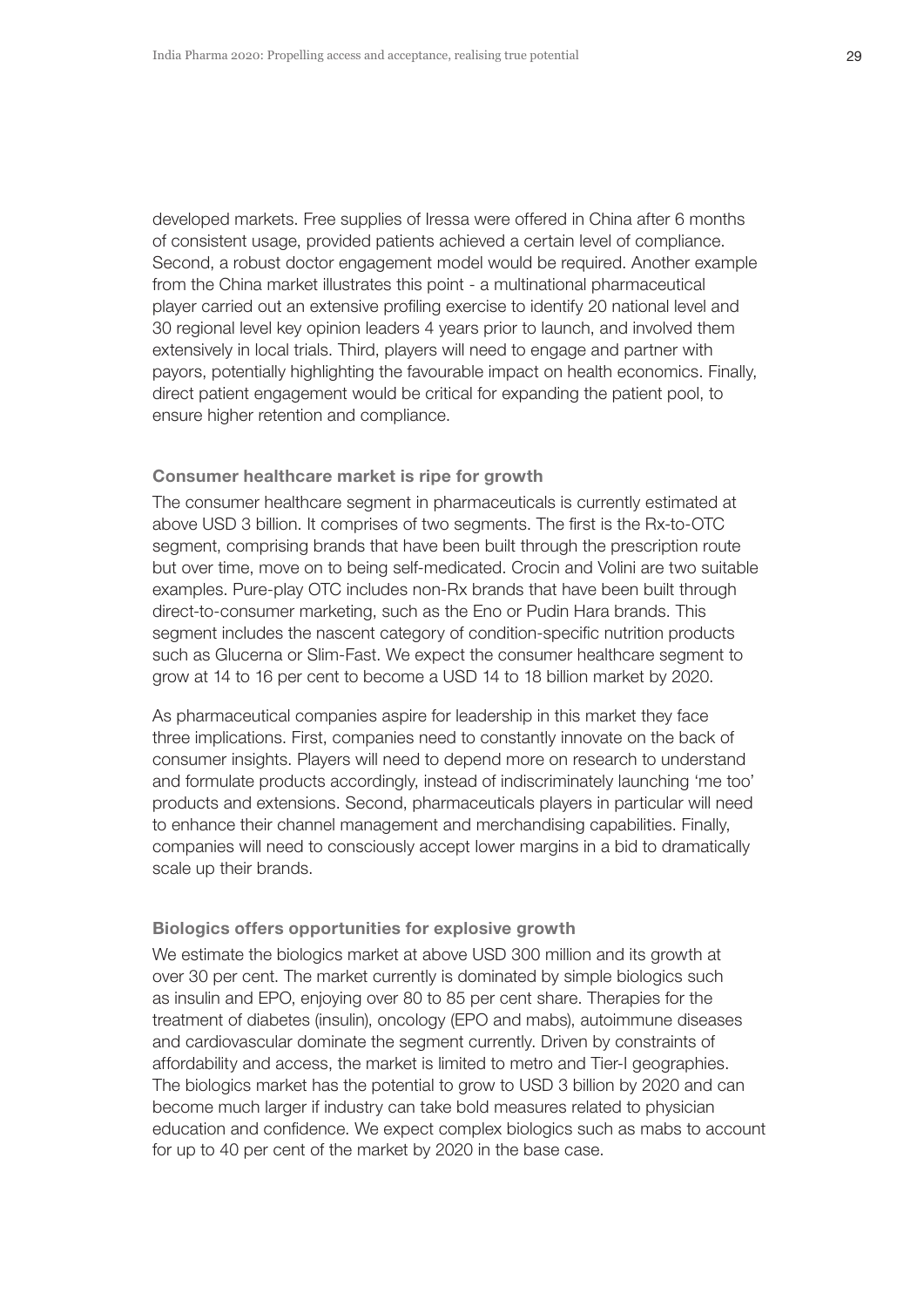Affordability rise, as in most cases, will drive growth. Pricing decisions will be critical, and if optimised well, can lead to a manifold increase in market size. Moreover, aspiring players will need to enhance physician confidence in biologics. For instance, examples from other emerging markets have shown that a transparent pricing system that benchmarks local prices against reference markets such as the US and the EU can drive physician comfort. Finally, players will do well to work with physicians in local trials to establish efficacy in the local population.

#### Vaccines market will penetrate further to achieve its fair share

At 2 per cent penetration, the vaccines market is significantly under-penetrated, despite suffering from a high burden of deaths by vaccine preventable diseases. The market is estimated currently at USD 250 million, with the private segment accounting for two-thirds share. We expect the vaccines market to grow to USD 1.7 billion by 2020. However, the upside in an aggressive growth scenario is significant. Active shaping by players could lead to higher than expected growth in both private and public segments, and help achieve a USD 3.5 billion size by 2020.

Player actions in four areas will drive growth. First, companies need to produce locally or leverage supply partnerships. GlaxoSmithKline's local partnership for the HiB vaccine with Bio-manguinhos in Brazil is a case in point. Second, players will need to conduct studies on the economic impact of vaccination and establish vaccine safety and performance standards. Third, there is a need to extend coverage beyond paediatricians and include general practitioners, consulting physicians and gynaecologists. Finally, players need to enhance supply chain reliability and reduce costs.

#### Public health will offer meaningful opportunities

We define the public health segment in pharmaceuticals as direct government purchases from pharmaceutical companies. This market is currently estimated at nearly USD 1 billion but has the potential to grow to USD 4.5 billion by 2020, and to USD 6 billion in an aggressive growth scenario.

The public health market is made up of different segments, with some that are more attractive and strategic. The largest segment, state hospitals, account for around 45 per cent of government purchases. However, this segment is relatively inaccessible for established players due to low price levels and the fragmented nature of procurement. At the other extreme, central government hospitals that account for around USD 30 million spend, are concentrated, accessible and more strategic in nature. Standards of care are high, comparable to those in the largest corporate hospitals. This segment's importance lies not in its size, but in its ability to provide access to key opinion leaders (KOLs) through sponsored research and efforts at designing treatment protocols.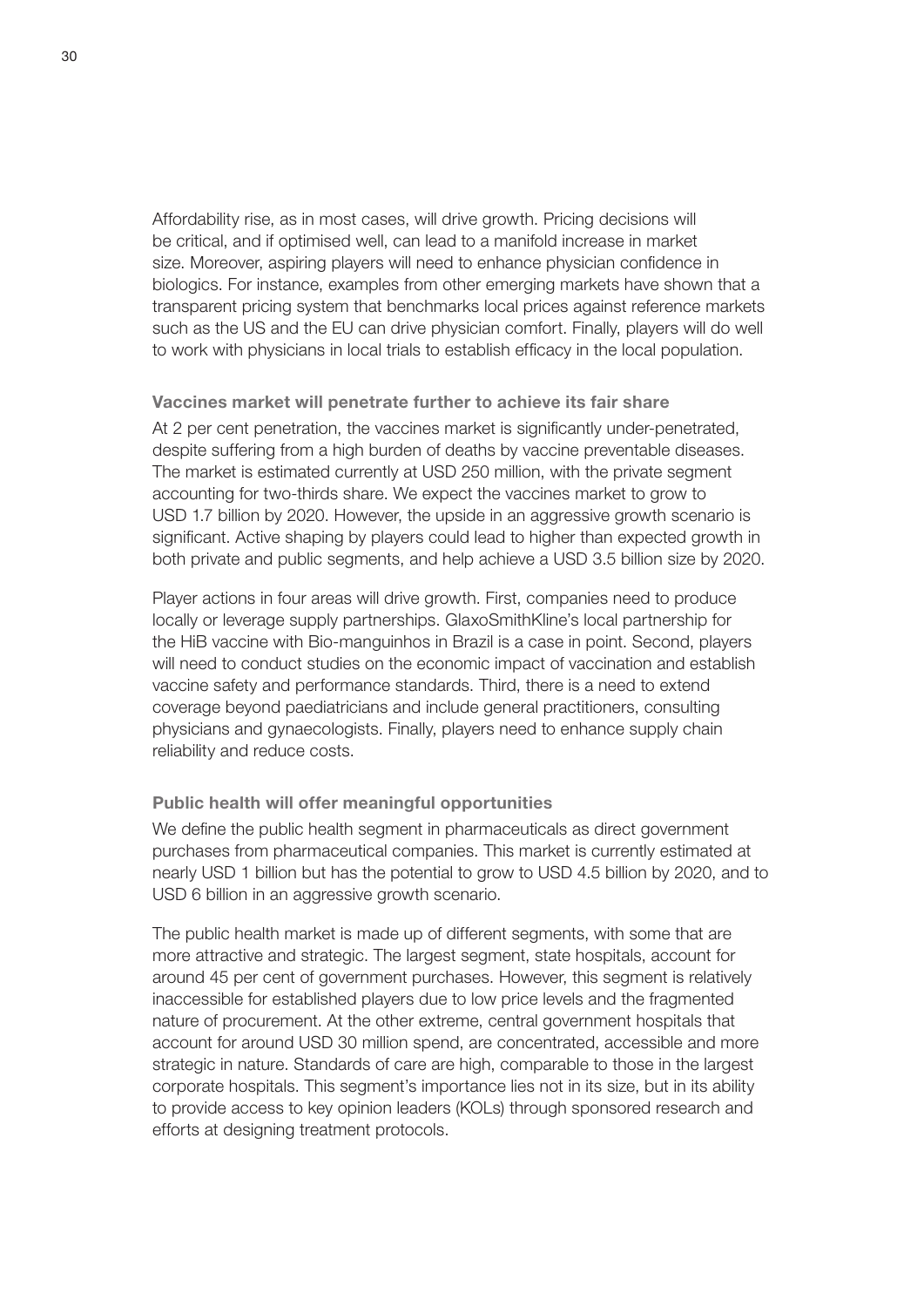Players aspiring to win in this market need to choose segments to play in. Focusing on states with more centralised buying can help. Enterprise selling capabilities will play an important role, particularly for government institutions. Finally, for high value specialty and super specialty products, health economics studies will help engage the institutional segment.

# IMPLICATIONS FOR INDUSTRY

Over the next decade, the market will proliferate, presenting a variety of opportunities. To lead, players must not only participate across multiple opportunity areas, but also significantly modify their business models to enable a profitable scaling up.

Pharmaceutical companies have taken note of new opportunities and begun to make meaningful investments in these areas. On balance, multinational companies have probably covered more ground. Most leading multinational companies have set bold aspirations for their India businesses, adopted a localised model including dramatic sales force ramp-ups and branded generics launches, and made major investments in their local organisations. Leading local players have made investments in market creation, developed differentiated business models and maintained the momentum of new product launches.

While these are all steps in the right direction, a lot more needs to be done to fully capture the potential of the market. The requirements for leadership have gone up manifold. Enhanced competitive intensity and a rapidly evolving market have left limited room for complacency. For instance, a few years ago, market creation entailed expanding therapies to new doctor segments and geographies, identifying opportunities in underpenetrated therapies, and deepening penetration in established markets. These levers remain important, but are not sufficient anymore. Market creation during the next decade will involve collaborating with a broader set of partners to enhance diagnosis rates and compliance, thereby changing the very nature of the patient funnel.

Another suitable example is the rising importance of large brands, particularly in the context of dwindling generics launch opportunities. Not only can the large brands make up for the gap created in the topline, they can also bolster profitability. Unfortunately, over the last few years, large brands have not kept pace with the market and lost share. This is a cause for concern.

While winning in the Indian market will require cross-functional focus, the capabilities that require the most substantial improvements are related to the commercial model. We believe that three commercial capabilities will be critical. These capabilities will need to be supported by a strong organisation and collaborative partnerships with stakeholders within and outside the industry.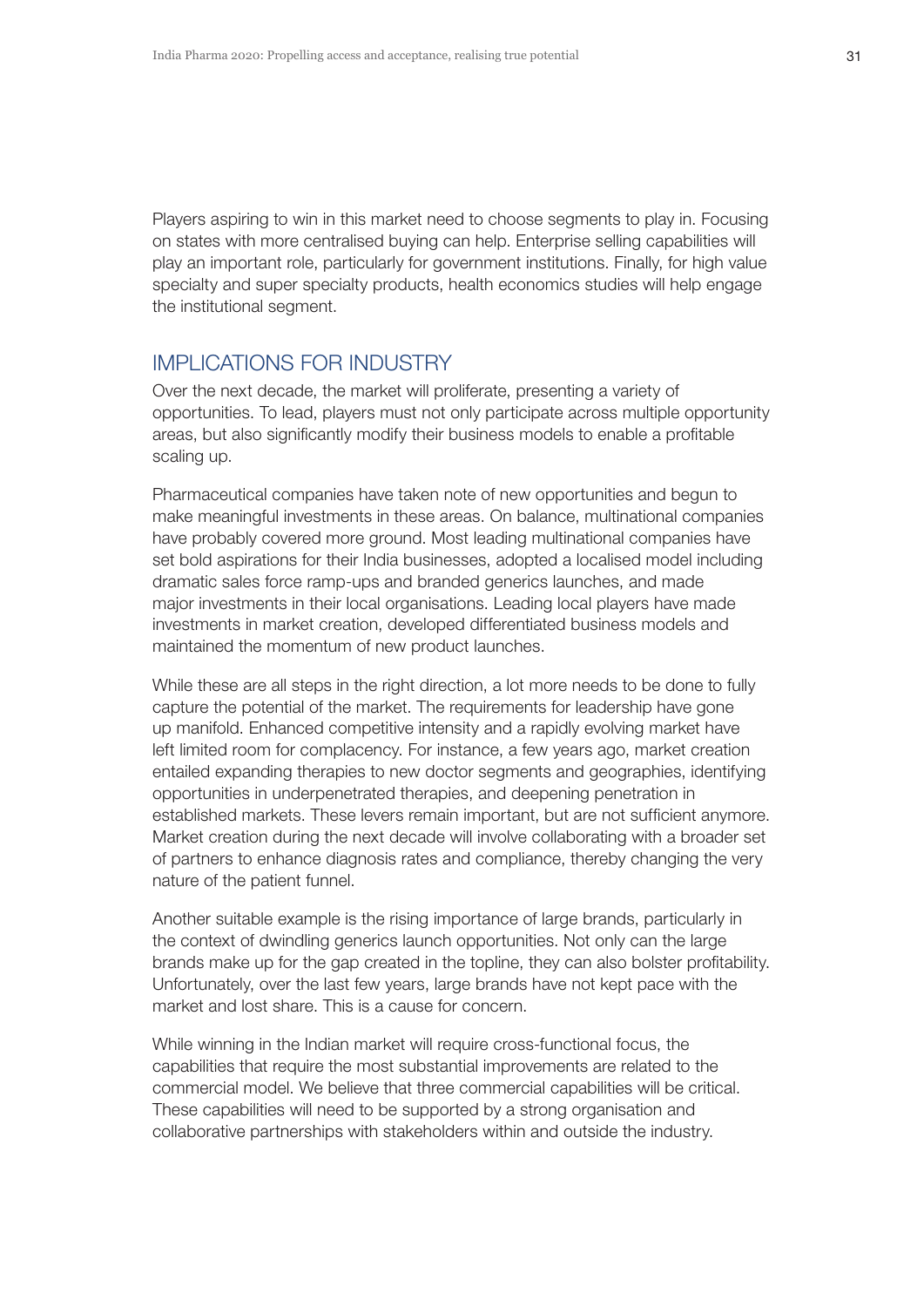Players will rediscover the essence of marketing

Existing marketing capabilities will not suffice. While launch marketing and brand planning, based on prescriber shifts and competitor strategies, will remain important, three more crucial aspects will need attention.

First, building big brands will assume much greater importance. As new launch possibilities dwindle, brand building will be necesary to grow profitably (Exhibit 12). Interestingly, as much as 50 per cent of late-launch successes<sup>8</sup> have been launched as brand extensions. To instil a culture and mindset of building large brands, pharmaceutical players will need to pro-actively manage the brand portfolio, aspire high for large brands and build competitive differentiation.



**Exhibit 12**

Second, disease management and market creation capabilities will be crucial. Players will need to work with doctors to shape therapy. Direct-to-consumer activation needs to be undertaken in a manner such that it complements the doctors' efforts. The efforts of orthopaedic implant companies is a case in point. These players are collaborating with KOLs and other physicians to increase the awareness of joint replacements and reduce the fear of surgery.

<sup>8</sup> We define late launches as brand launches that are not amongst the first 5 launches in a molecule or molecule combination.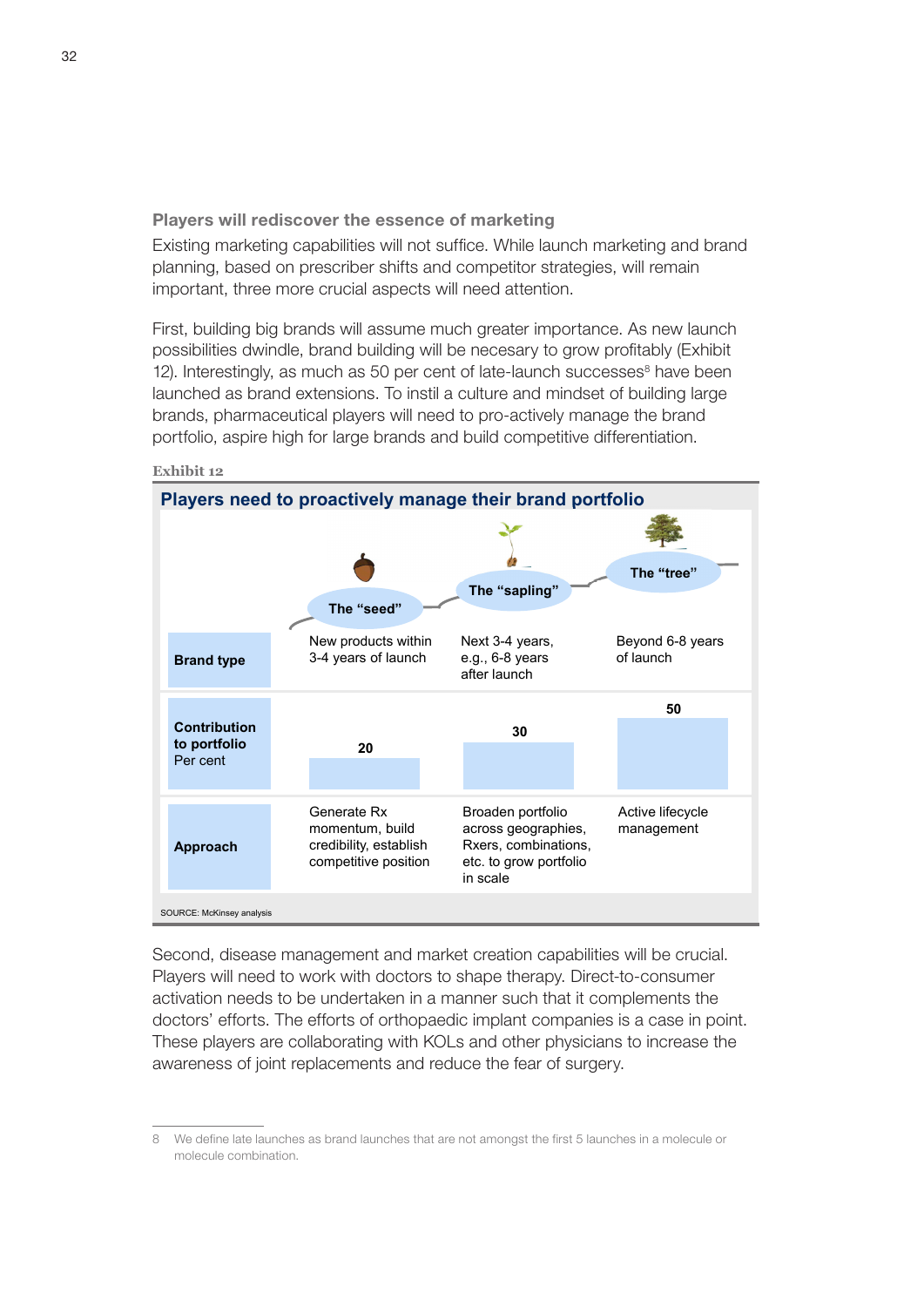Third, improving customer focus will enable higher growth. The industry needs to move away from its 'one size fits all' approach to providing more customised messages. Marketing teams will need to play a big role in understanding the different segments of physicians, chemists and patients.

None of these marketing initiatives are alien to the industry. When the scale of the market was smaller, senior management's attention and judgment was sufficient for decision making. However, with heightened scale and complexity, leaders will now need to institutionalise these marketing capabilities within their organisations.

New models of sales force coverage and excellence will emerge Two sales force capabilities will need to collaborate to enable and sustain high growth.

First, adopting innovative and differentiated coverage models will become essential. Our research indicated that sales representatives are getting crowded out of the doctors' chambers, especially in the metro and Tier-I cities (Exhibit 13). Other influencers such as hospital purchasing committees, payors, and chemists are all playing an increasingly important role in driving therapy and brand choice. Consequently, selling efforts will need to change to reflect the new industry dynamics.

| Year | <b>Number of doctors</b>                            |         | <b>Estimated number</b><br>of representatives |                        | Ratio of<br>representa-<br>tives/doctor |
|------|-----------------------------------------------------|---------|-----------------------------------------------|------------------------|-----------------------------------------|
| 2005 |                                                     | 670,000 | 70,000                                        | $60,000 -$             | $-0.10$                                 |
| 2009 |                                                     | 760,000 |                                               | $90,000 -$<br>100,000  | $-0.13$                                 |
| 2020 |                                                     | 940,000 |                                               | $300,000 -$<br>350,000 | $0.31 - 0.37$                           |
|      | SOURCE: Medical Council of India; McKinsey analysis |         |                                               |                        |                                         |

#### **Exhibit 13**

#### **Ratio of sales representatives to physicians to go up dramatically**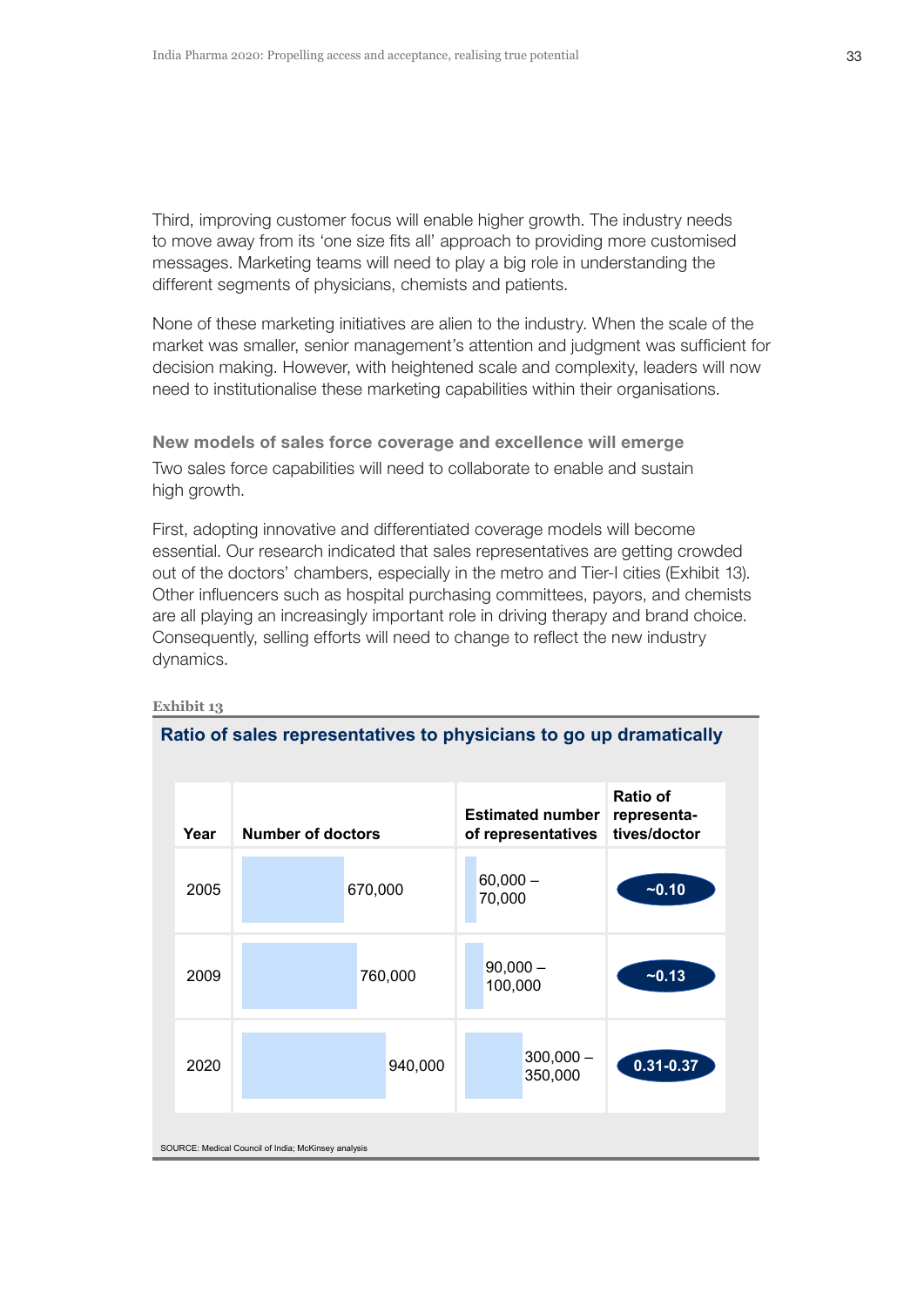Second, sales force excellence will differentiate the winners. Traditional sales force management approaches have lost their edge. These are not suited to the current context as they are designed to capture incremental share rather than drive aggressive market growth. For instance, territory allocation and deployment based on market potential data, and doctor segmentation and targeting based on Rx patterns, have become 'tickets to play'. Players will now need to shift focus to three differentiators that will help achieve sales force excellence. The first differentiator is enhanced quality of performance management and dialogue. For instance, instead of just focusing on performance in the previous month and quarter, the top team will need to develop a forward-looking view of performance, and accordingly drive interventions. The second differentiator is the added focus on people. National or regional sales heads need to identify levels at which talent can make the biggest difference in performance. In our experience, the Indian market suffers from a paucity of good quality talent at the area sales manager level. The third differentiator is the mindset to challenge long standing myths, such as the view that newly deployed sales representatives can be fully productive only over a 2 to 3 year timeframe (Exhibit 14).

#### **Exhibit 14**

### **Players will need to challenge myths and well entrenched views to drive excellence**

| From myth                                                                           | To reality                                                                                                           |
|-------------------------------------------------------------------------------------|----------------------------------------------------------------------------------------------------------------------|
| 90% of sales happen during<br>the last 3 days of the month                          | Performance transparency and problem<br>solving can enable up to 60% of sales in<br>first 3 weeks                    |
| Late launches can generate<br>only so much in the face of<br>entrenched competition | Thoughtful planning and passionate<br>execution can lead to a substantive late<br>launch success                     |
| New sales representatives<br>will be fully productive in<br>only 2-3 years time     | New sales representatives can ramp up<br>in 12-18 months  with right<br>expectations and right inputs                |
| 95% achievement implies an<br>OK performer in the field                             | 105% achievement can become a habit<br>for the organisation  100% a marker<br>for average (and expected) performance |
|                                                                                     |                                                                                                                      |

SOURCE: McKinsey analysis

Top teams will need to change the nature of their engagement with the sales force. They will need to involve themselves more, go beyond data and templates, and focus on the softer aspects. In doing so, they will be able to transform the sales organisation's mindsets, habits and culture.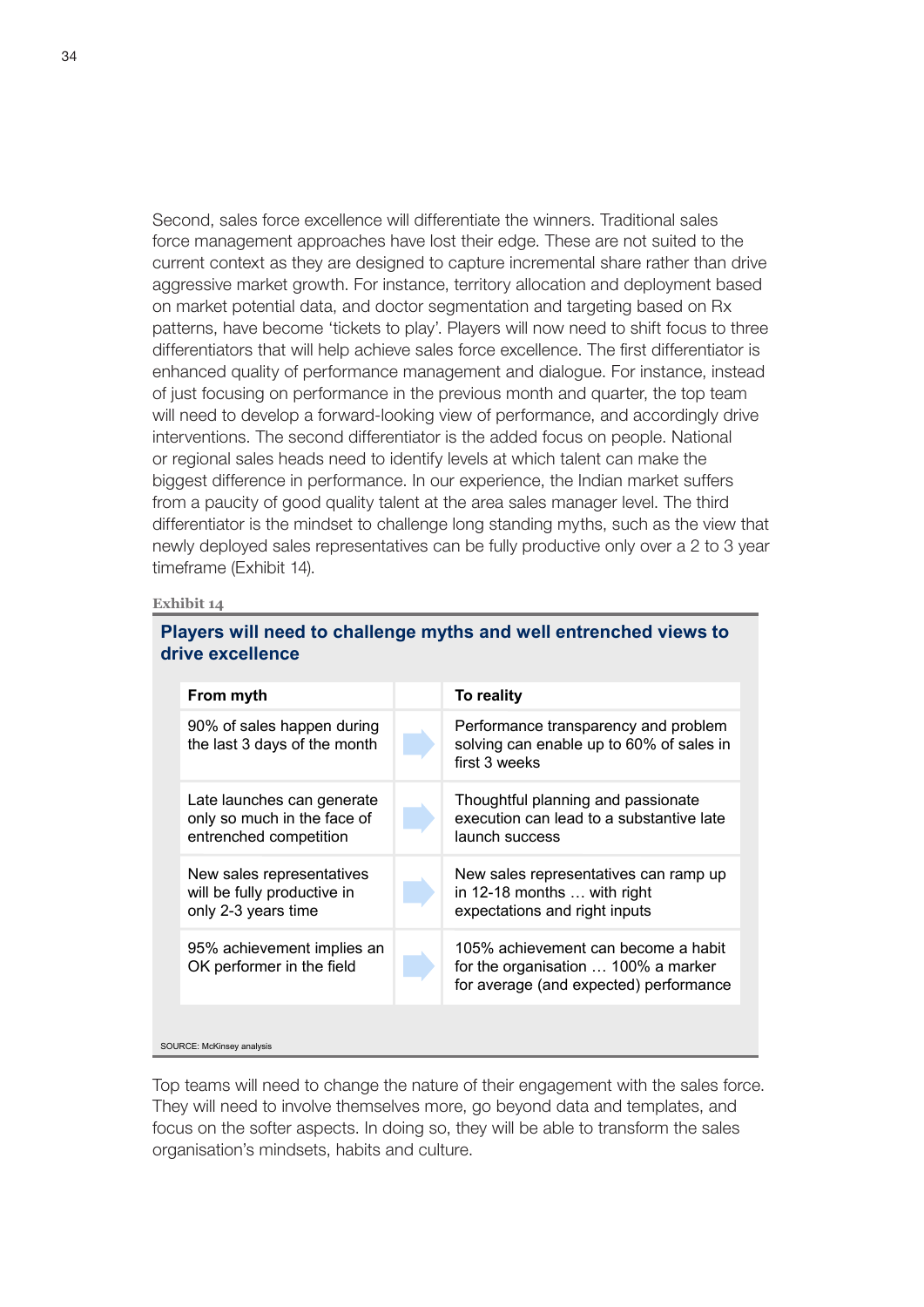Commercial operations will be a source of differentiation Profitability will remain a major focus area for leading players. Business building investments in non-traditional opportunities, coupled with heightened competition and a rising cost of talent, will result in margin pressures. In order to safeguard profitability, and consequently encourage market investments, players will need to seek productivity enhancements in marketing and sales operations.

Sales force costs, promotional expenditure, and supply chain are three potential areas that offer opportunities for enhancing productivity. Greater sales force productivity will be a function of differentiated sales force models, heightened performance management, and capability building. In the area of promotional spending, clear linkages are often missing between brand strategies, their likely sources of business, differentiation and messaging, and the consequent spend allocation plan. Further, players will have the opportunity to create an efficient supply chain, and enhance the viability of accessing hitherto difficult-to-reach markets. Even partial improvements in processes can increase margins by a percentage point, without accounting for any decline in lost sales. Aspirants for market leadership will do well to master these three capabilities.

Organisation needs to adapt to proliferation of opportunities Players will need to strengthen their organisation by focusing on three priorities. First, they would need to import talent and skills from outside the industry. Traditionally, the industry has focused on developing talent from within. However, not only will the demand for talent multiply manifold in terms of sheer numbers, new skills and non-traditional thinking would be needed as well (Exhibit 15). For instance, brand managers in FMCG companies are experienced in building big brands and managing these in high growth environments. Brand managers with such FMCG experience will no doubt have greater comfort in environments that demand greater than 20 per cent growth.

Second, players need to encourage risk taking. Aspiring market leaders will do well to place multiple bets and create a portfolio of opportunities. Players will need to go beyond the review of near-term financial metrics, and place equal emphasis on input measures and non financial outcomes. Over the past five years, several established players have lost ground due to their constrained and risk-free approach. For instance, some early entrants in segments such as hospitals have not invested in product portfolio and differentiated commercial capabilities, and simply ceded the initiative and first-mover advantage. Yet others have delayed the Rx-to-OTC switch for large brands and, in the process, seen competing brands surge ahead.

Third, the top team's attention should be focused on longer term business health. While performance cells will deliver short-term performance, the top team needs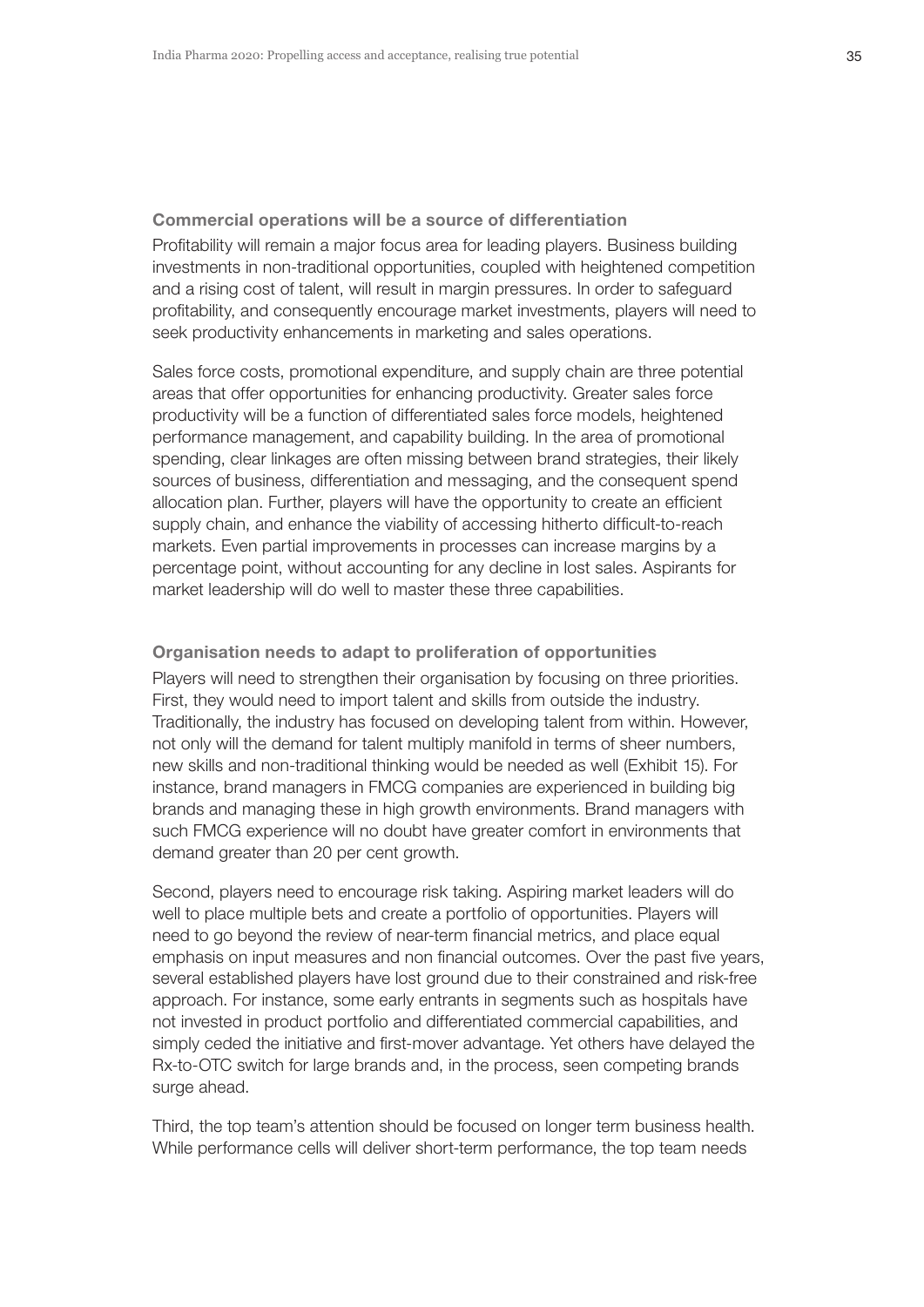## **Beyond numbers, new skill requirements will also increase the attractiveness of talent from non-pharma backgrounds**

| New marketing<br>areas                  | <b>New skills required</b>                                                                                                          | Sectors which can<br>contribute talent         |  |  |  |  |
|-----------------------------------------|-------------------------------------------------------------------------------------------------------------------------------------|------------------------------------------------|--|--|--|--|
| <b>Consumer</b><br>healthcare           | • Direct to patient promotion (e.g., TV/print<br>media ads)<br>• Tapping non-pharmacy channels (e.g., retail)                       | $\blacksquare$ FMCG                            |  |  |  |  |
| Market shaping/<br>awareness            | • Running programs/campaigns at scale<br>• Organising camps, events, etc.                                                           | Event management<br>firms                      |  |  |  |  |
| <b>Rural and tier-II</b><br>markets     | • Ability to cultivate untapped markets<br>• Sell large volumes at low cost<br>Manage supply chain in difficult to access<br>region | <b>FMCGs, Mobile</b><br>٠<br>Telephone         |  |  |  |  |
| <b>Rural health</b><br>awareness        | • Communicate and build knowledge in<br>relatively under-educated regions<br>• Build trust                                          | • NGOs, teachers                               |  |  |  |  |
| <b>Hospitals and</b><br><b>insurers</b> | • Making bulk sales<br>Cultivating relationships with key people                                                                    | Bank/insurance<br>×.<br>sales, BPO<br>employee |  |  |  |  |
| SOURCE: McKinsey analysis               |                                                                                                                                     |                                                |  |  |  |  |

to divert attention to business health. What are the major trends that need to be leveraged? Is the company taking adequate bets in the most opportune areas? What are possible risks? Is the organisation building the right set of capabilities? These are a few aspects that leadership teams will need to engage on and monitor.

## Collaboration with other pharmaceuticals players and outside the industry is key

Given the substantive nature of investments required to enhance access and shape markets, partnerships could help spread risks and achieve rapid scale up. We envisage three types of partnership possibilities going forward.

First, pharmaceuticals players will partner with each other to shape the market. For example, multiple players could co-invest in launching a rural play with a focus on enhancing access. Such a business could run as an independent joint venture entity. While commercial examples of this nature are practically non-existent in India, we see the early signs of engagement and discussions on several such possibilities.

Second, players will partner with other stakeholders in healthcare to enhance access. These could include partnering with payors to provide coverage for high cost life saving therapies; with device companies to expand into Tier-II markets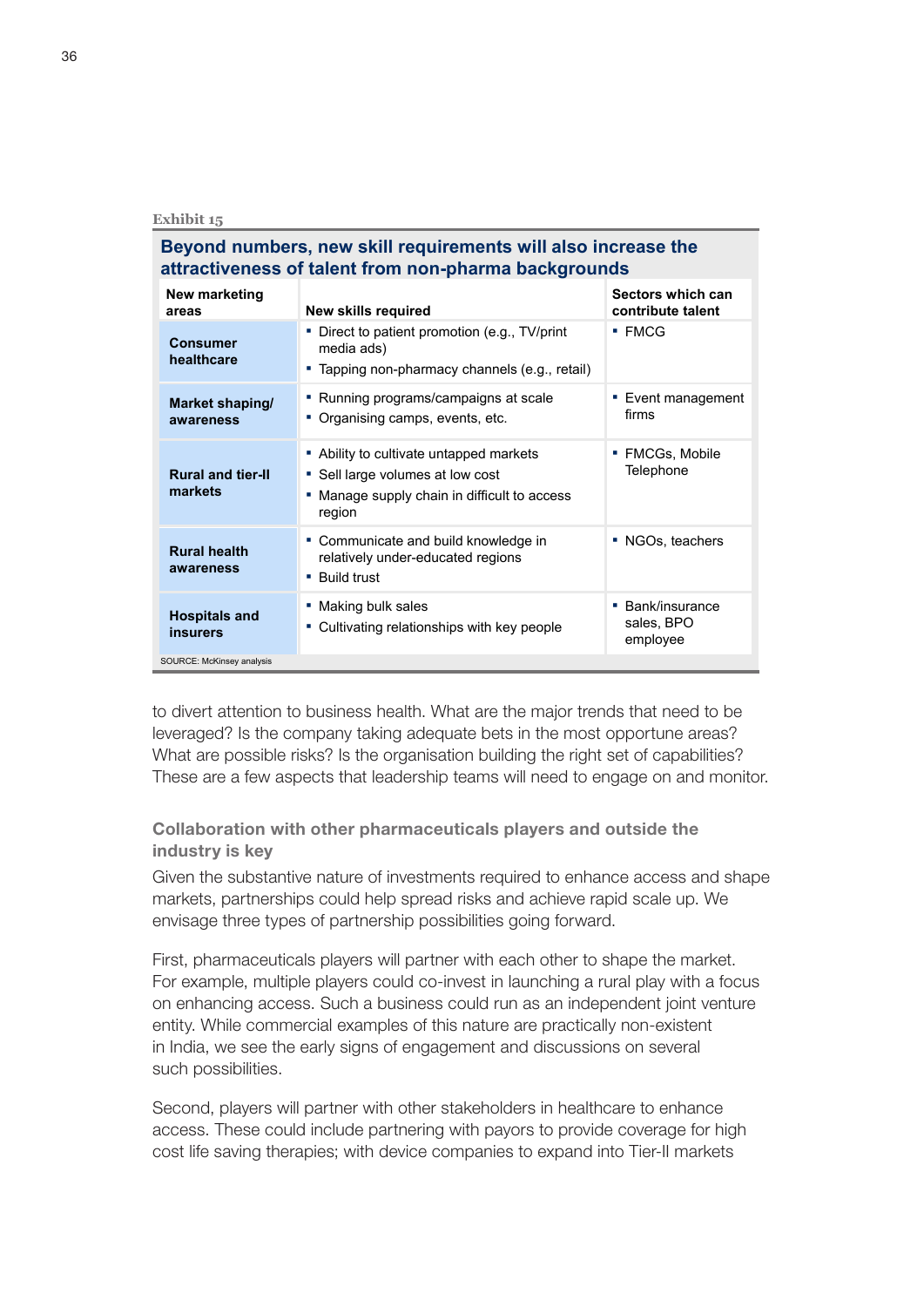while leveraging common supply chain infrastructure and information; with hospital chains to establish treatment protocols and drive local clinical trials; and with diagnosis players to enhance disease awareness and diagnosis rates.

Third, players will increasingly enter public-private partnerships (PPPs). The government is increasingly open to partnering with the private sector to determine health outcomes. Potential areas for partnerships could include launching telemedicine programmes such as the HMRI programme, executing insurance schemes such as the Aarogyasri programme in Andhra Pradesh, and establishing treatment protocols in the tertiary and quaternary government hospitals.

# THE GOVERNMENT NEEDS TO PLAY A CRUCIAL ROLE

The government needs to play a direct role in driving access to healthcare through long range initiatives. Moreover, it needs to ensure that the industry maintains its confidence and is not affected by extraneous shocks. In particular, we believe that the government needs to fulfil five roles:

- Raise healthcare spending to stated 3 per cent of GDP: The government has announced plans to increase its spending in healthcare to 3 per cent of GDP. The current growth trajectory, in which this spending is increasing at 18 per cent annually, will take the government's healthcare spending up to 1.6 per cent of GDP by 2020. The gap between this achievement and the stated aspiration will have a material impact on the trajectory of the healthcare sector in general, and the pharmaceuticals sector in particular.
- **D** Invest in healthcare infrastructure, particularly in Tier-II and rural markets: The government plans heavy investments in medical infrastructure during the next decade. A majority of this spending will go towards upgrading infrastructure in primary and secondary care centres, i.e., district hospitals, PHCs and CHCs. Executed well, these investments will create real options for the poorer underserved segments to access quality healthcare.
- Adopt a broader set of measures to contain healthcare costs: Drug prices in India are among the lowest in the world driven by intense generics competition. Any further controls on pricing will impair the viability of the industry, reduce investments and wipe out USD 20 billion market opportunity by 2020. Hence, policy makers should consider measures beyond price control (e.g., wider health coverage, reimbursement control) to control overall healthcare costs.
- Reduce the shortage of physicians: Allowing for private investments in medical education was a major step in this direction. Beyond setting up new medical education centres, the government needs to encourage innovative ways to